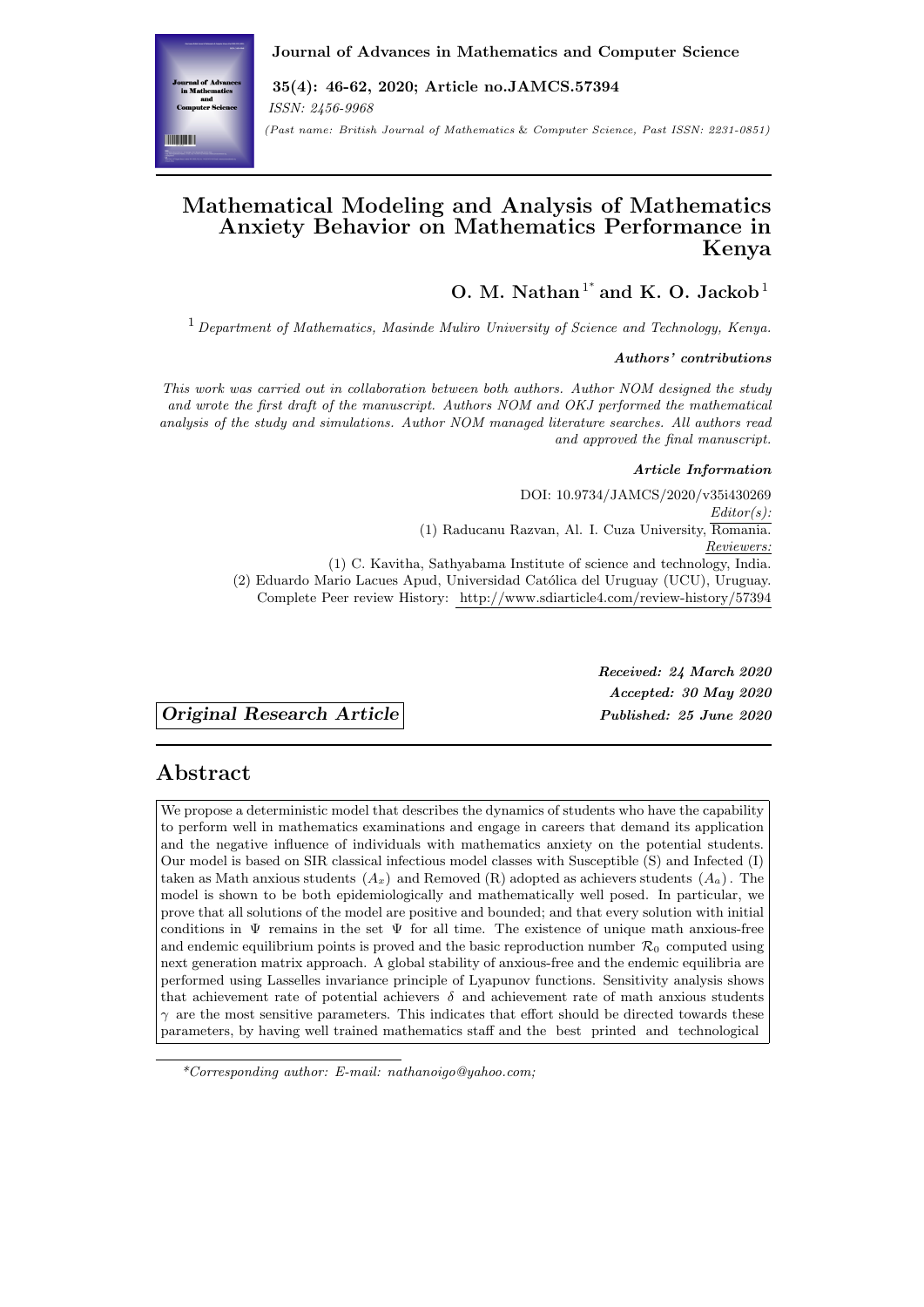resources so as to control the spread of mathematics anxiety. Furthermore, scaling up the understanding level of mathematics algorithms, lowers the mathematics anxiety level and consequently, the spread of mathematics anxiety amongst students reduces. Lastly, some numerical simulations are performed to verify the theoretical analysis result using Matlab software.

*Keywords: Mathematics anxiety; reproduction number; mathematics teachers qualification; sensitivity analysis; mathematics performance.*

## **1 Introduction**

Competence in mathematics is paramount due to constant change in the global economy and workplace, use of mathematics for everyday decision making, the link between mathematics and other subjects and the intrinsic value of mathematical knowledge in every culture. Another factor that underscores the importance of mathematics is the fact that it is one of the two principal modes of engaging the world intellectually through words and numbers[1]. The greatest indicator of intellectual power entails the faculty of combining words with numbers. Mathematics is an extremely important subject and it is vital that students succeed in it.

Comprehension of mathematics by students is important since understanding of previous mathematics concepts enables students to learn and master new concepts[2]. The [st](#page-14-0)udy by [3] accepts that, when students are given strong conceptual foundation through connectedness for effective learning of mathematical concepts, it improves interest and performance. This too is supported by [4]. Their study further confirmed that lack of comprehension by students may further impede and sent signs of frustration to students for higher studies in mathematics and courses that demand application of mathematics since there exists a relationship between previou[s](#page-15-0) and future mathe[m](#page-15-1)atical achievements[4]. The studies by  $[5]$ ,  $[6]$  and  $[7]$  found out that students interest in mathematics increases when they understand the skills, how that skill is developed and how it is connected t[o](#page-15-2) needed mathematics competencies for performance. Mathematics is not a stagnant field of textbook problems; rather, it is a dynamic way of constructing meaning about the world around us, generating new k[no](#page-15-2)wledge and under[st](#page-15-3)a[nd](#page-15-4)ing a[bo](#page-15-5)ut the real world every day.

The mathematics teacher's ability to connect mathematics to real life problems is crucial to students interest development in mathematics. A number of studies carried out so far, reveal that there exists a strong relationship between teacher quality and student performance in mathematics. In Singapore for instance,[8] asserts that the problem of teaching mathematics needed qualified teachers/educators and recommended that the Ministry of Education equip mathematics teachers with the necessary skills through in-service courses and encouraging them to further their studies as much as possible. The study by [9] found the teachers ability to link Mathematics to other subject areasbeing the key to students interest development in mathematics. The study concluded that teachers' ability to connect [m](#page-15-6)athematics to real life problems is very essential to their mathematics interest development process.

The disconnect between the real [li](#page-15-7)fe problems and the learnt skills may lead to students struggling to understanding mathematics as echoed by [10]. Similar sentiments are echoed by [11] and that there is a correlation between the students mathematical struggle and students inability to solve problems. The difficulty in connecting mathematics skills to real life problems has been attributed to the traditional teaching methods adopted for instruction. This is seen to be contributing to the failure and bad performance of students [11].

More studies carried out recently to determine the relationship between teacher experience and students performance in mathematics found that teacher experience and competence were the prime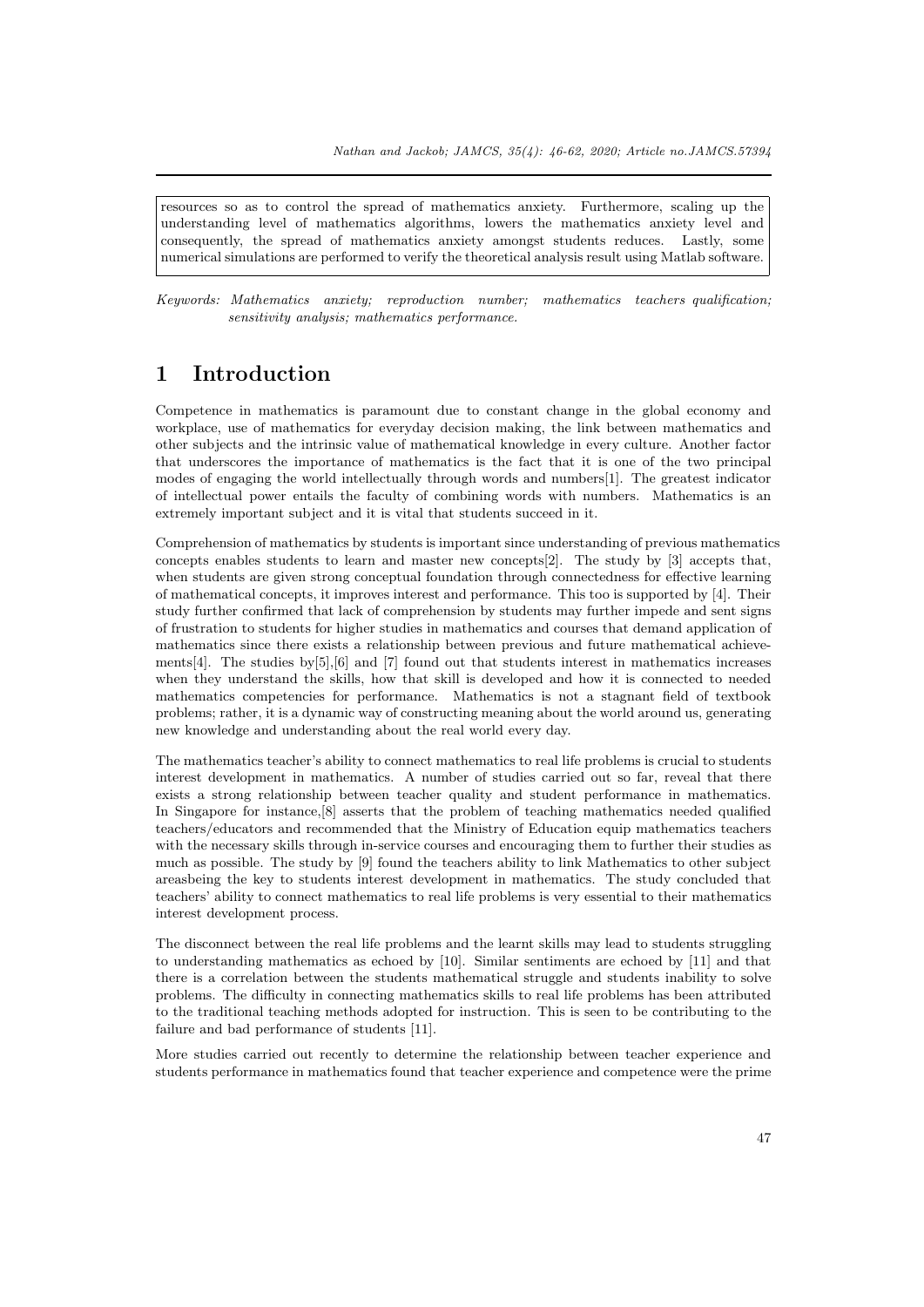predictors of students performance in all subjects in secondary schools in Ondo state Nigeria [12]. The teachers are a key input and a force to reckon within school as observed in [13]. A similar observation is made by [14] about schools in Mississippi in USA, that scored better in mathematics when taught by teachers with more years of teaching. In South Africa, as pointed out by [15], few students take mathematics and those who do so, do not perform well because they are [no](#page-15-8)t motivated which ultimately may lead to mass failures.

Furthermore, it is obser[ved](#page-15-9) that many schools do not offer mathematics and those that offer do not have adequate facilities for effective teaching and learning [15]. Similar sentiment are echoed by [\[16](#page-15-10)] that many teachers, students and parents have a negative attitude towards the teaching and learning of mathematics. The same views are supported by [17] and recommended that mathematics teachers and students be given incentives to raise their morale for better grades in mathematics. With the traditional undergraduate curriculum, students do not often regard themselves as active participants in mathematical exploration. Rather they are passive reci[pien](#page-15-10)ts of a body of knowledge, compris[ing](#page-15-11) definitions, rules and algorithms. Mathematics is usually taught as a right and wrong subject and as if getting the right answer were paramount. In [con](#page-15-12)trast to most subjects, mathematics problems almost always have a right answer and the subject is often taught as if there was a right way to solve the problem and any other approaches would be wrong, even if students got the right answer. Mathematics is frequently taught with a rote learning behaviorist approach. That is;

- *•* A problem set is introduced.
- *•* A solution technique followed.
- *•* Practice problems are repeated until mastery is achieved.

When learning, understanding the concepts should be paramount, but with a right/wrong approach to teaching mathematics, students are encouraged not to try, not to experiment, not to find algorithms that work for them, and not to take risks. This makes students become mathematics avoiders, thereafter limiting their future studies in the area of mathematics and are cut off from many occupations in the society. Further, this approach exposes learners to math anxiety. The biggest obstacle to a teacher is trying to teach students who experience math anxiety.

Math anxiety has been defined as an inconceivable dread of mathematics that can interfere with manipulating numbers and solving mathematical problems within a variety of everyday life and academic situations [18]. Mathematics anxiety is linked to poor mathematics performance on mathematics achievement tests, negative attitudes concerning mathematics and viewing the subject as being of little or no use to them outside schools as noted by [19]. In many countries, mathematics teachers are required only to obtain passing grades of 51 percent in mathematics examination, so that a mathematics student who has failed to understand 49 percent of the math syllabus throughout his/her education pe[riod](#page-16-0) can, and often does, become a mathematics teacher. His/her fears and lack of understanding is then passed naturally to his/her stud[ent](#page-16-1)s.

The objective of this work is to describe the transmission process of math anxiety amongst students, which can be defined generally as follows: when a reasonable number of mathematics anxious students or math teachers are introduced into potential subgroup, math anxiety is passed on to other students through its modes of transmission, thus spreading in the student population. Mathematics anxiety is assumed to be a nonstandard epidemic process that rarely emerges out of nothing but is usually related to some already math anxious environment which may affect potential students. Thus, in this study we will present a deterministic mathematical model for the spread of math anxiety in the spirit of epidemiology which describes the dynamical behavior of math anxiety, as a disease by involving well trained teachers and use of excellent printed resources as intervention. Three sub-classes were formulated based on the level of mathematics anxiety and nonlinear first order ordinary differential equations which govern the dynamics of math anxiety deduced. The math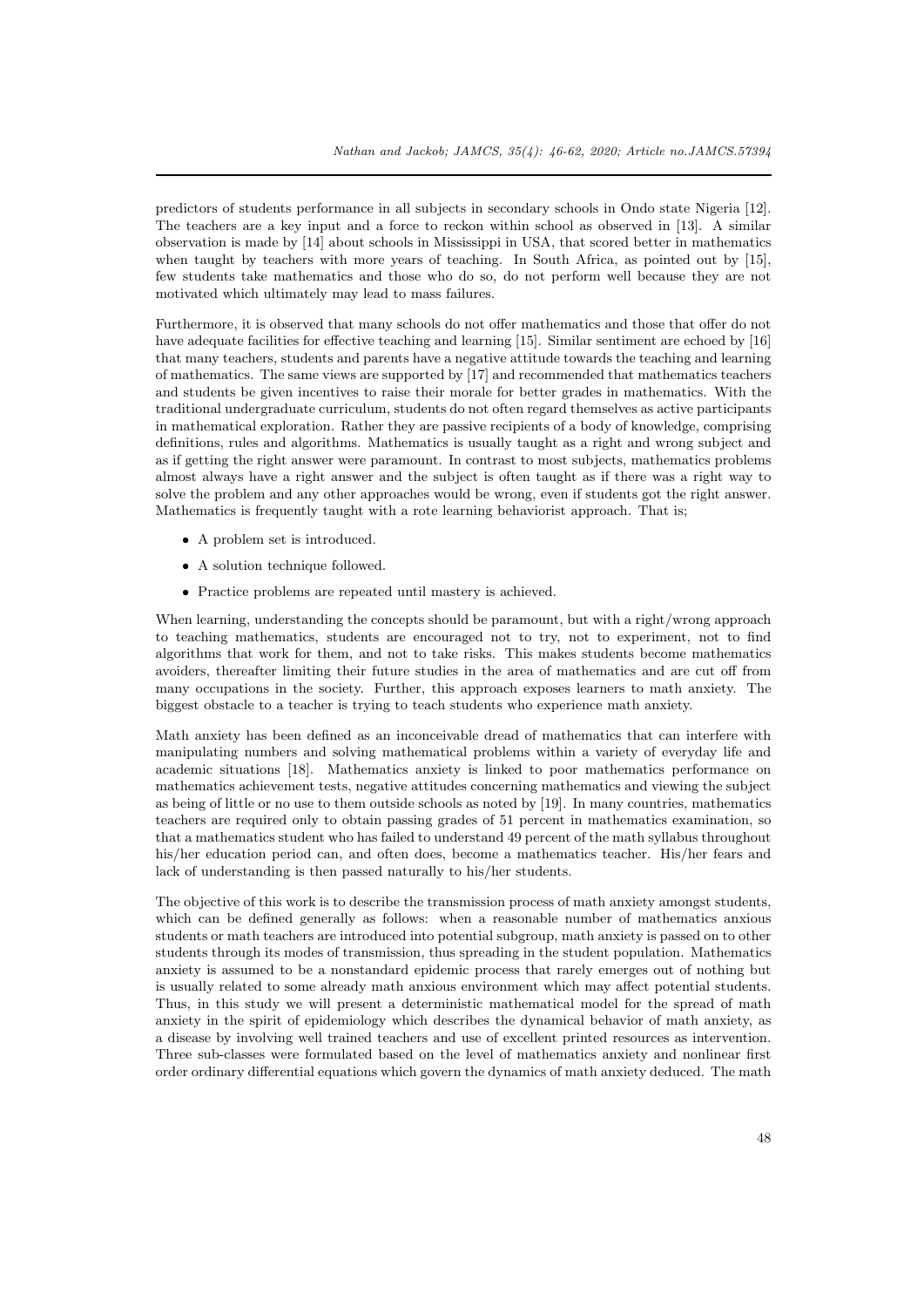anxiety reproduction number was determined using the Next-generation matrix. Model analysis was done and analytical results obtained. Simulation was carried out to ascertain analytical results.

# **2 Model Formulation**

In this study, we consider a mathematical model  $(P, A_x, A_a)$  that describes the dynamics of students who have the potential to achieve good grades in the final examination, and the negative influence due to math anxiety on the potential achievers. We divide the total students population denoted by N into three compartments: The potential achievers sub-population P are susceptible students without math anxiety and they are capable of achieving good grades in mathematics. This class of potential achievers is increased by the recruitment of students into the compartment P at a rate  $\Lambda$  and decreased when potential achievers, who are math anxious free, moves to achievers class at a rate *δ* . It is assumed that potential achievers can acquire math anxiety via effective contact with students/teachers who are math anxious (math anxious students are students with false assumption that mathematical aptitude is innate and that only certain students will ever be able to succeed in mathematics) in compartment  $A_x$  at a rate  $\beta$ . An individual with math anxiety does not necessarily lack ability in mathematics, rather, they cannot achieve their full potential due to the interfering symptoms of their math anxiety. Mathematics anxiety transmission probability per contact is represented by  $\rho$ . The parameter  $\tau$  is assumed to be  $0 \leq \tau < 1$ , this estimates how well an individual understands mathematics algorithms,  $\tau = 0$  if an individual understands nothing and highly likely to be affected with math anxiety and vice versa. Thus  $\beta = \rho(1 - \tau)$ is the effective math anxiety contact rate. Students with math anxiety are increased when the potential achievers interact with math anxious students at a rate  $\beta$ . The parameter  $\gamma$  measures the rate at which mathematically anxious students may be guided positively by qualified teachers, parents or even achiever students and join achievers subclass. The achievers class *A<sup>a</sup>* are positive about mathematics and they register good grades, this compartment is increased at a rate *δ* and  $\gamma$  when potential achievers and mathematically anxious students join the achievers compartment respectively. All three compartments are decreased by natural death rate  $\mu$ . P(t),  $A_x(t)$ , and  $A_a(t)$  are variables that represent numbers of the individuals in the three compartments at time t in years. This study assumes the following: homogeneous mixing of the students, that it is not possible for individuals in subclass  $A_a$  to recover to subclass  $A_x$ , the net effect of dropouts and parents influence is not significant, net conversion from *A<sup>x</sup>* to *A<sup>a</sup>* similarly from *P* to *A<sup>a</sup>* is positive and it is not possible for individuals in *A<sup>a</sup>* to recover to P. The total population size at time t is denoted by  $N(t)$  with  $N(t) = P(t) + A_x(t) + A_a(t)$ .

Graphical representation of the proposed model is given in figure 1 below.



**Fig. 1. Flow chart diagram of the proposed model**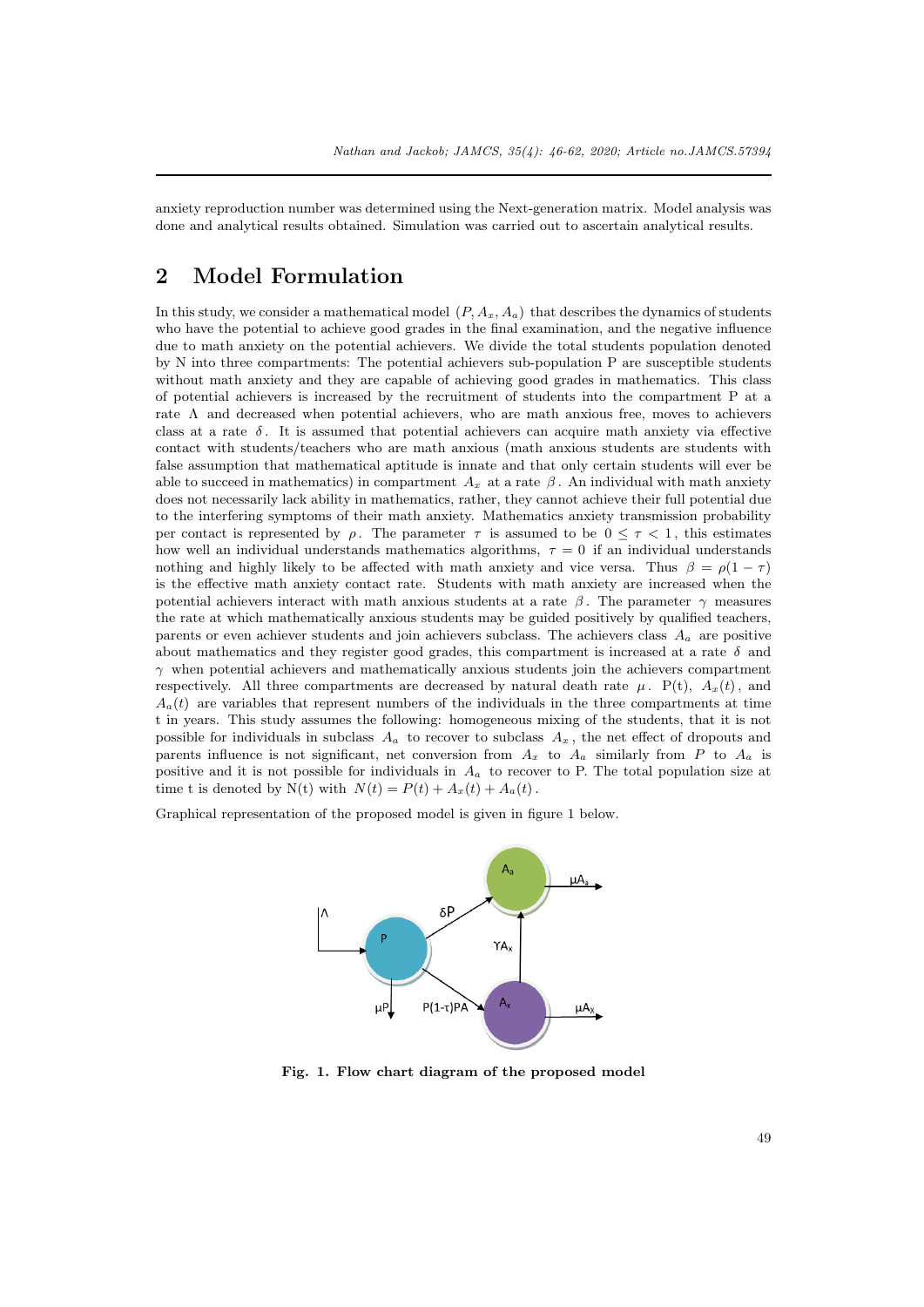The dynamics of the proposed model is governed by the following nonlinear system of differential equations:

$$
\begin{cases}\n\frac{dP}{dt} = \Lambda - \beta P(t) A_x(t) - \delta P(t) - \mu P(t), \n\frac{dA_x}{dt} = \beta P(t) A_x(t) - \gamma A_x(t) - \mu A_x(t) \n\frac{dA_x}{dt} = \gamma A_x(t) + \delta P(t) - \mu A_a(t),\n\end{cases}
$$
\n(1)

Throughout this paper, we assume that the initial conditions of system (1) are non-negative: Where  $P(0) > 0$ ,  $A_x(0) \ge 0$ , and  $A_a(0) > 0$ , and  $\beta = \rho(1-\tau)$  is the effective math anxiety contact rate.

## **3 Basic Properties of the Model**

#### **3.1 Positivity of the model's solutions**

Since the model suggests human population, we need to show that all the state variables remain non-negative for all times.

**Lemma 1**. Let  $\Psi = \{(P(t), A_x(t), A_a(t)) \in \mathcal{R}_+^3 : P(0) \ge 0, A_x(0) \ge 0, A_a(0) \ge 0\}$  then the solutions of P(t),  $A_x(t)$ ,  $A_a(t)$  of the system (1) are positive for all  $t \geq 0$ .

*Proof.* From the first equation of system (1),  $\frac{dP}{dt} = \Lambda - \beta P(t)A_x(t) - (\delta + \mu)P(t)$ , it follows that  $\frac{dP}{dt} \geq -(\delta + \mu)P(t)$ . On integration of  $\frac{dP}{dt} \geq -(\delta + \mu)P(t)$ , we obtain;  $\frac{d}{dt}[P(t)e^{\{-\int_0^t (\delta + \mu)dp\}}] \geq 0$ . Clearly,  $P(t)e^{\{-\int_0^t (\delta+\mu)dt\}}$  is non-negative function of time (t), thus P(t) stays positive. Similarly, we can show that;  $A_x(t) \ge A_x(0)e^{-(\gamma+\mu)t} \ge 0$  and  $A_a(t) \ge A_a(0)e^{-\mu t} \ge 0$ . Therefore all solutions of the system of equations (1) are positive for all  $t \geq 0$  in the region  $\Psi$ .  $\Box$ 

#### **3.2 Invariant region**

**Lemma 2***.* The system of equations (1) has solutions which are contained, in the feasible region Ψ .

*Proof.* If we let  $\Psi = (P(t), A_x(t), A_a(t)) \in \mathbb{R}^3_+$  be any solution of the system of equations 1 with non-negative initial conditions then adding the equations of the system  $(1)$ , we have  $\left\{ \frac{dN}{dt} = \Lambda - \mu(P(t) + A_x(t) + A_a(t)) \right\}$ , that is  $\frac{dN}{dt} = \Lambda - \mu N(t)$ . Applying the integrating factor method,  $N(t) = \frac{\Lambda}{\mu} + Ce^{-\mu t}$ , at  $t = 0$ ,  $N(0) = N_0$  and  $C = N_0 - \frac{\Lambda}{\mu}$  so that  $N(t) = \frac{\Lambda}{\mu} + \{N_0 \frac{\Delta}{\mu}$ } $e^{-\mu t}$ . Whenever  $N > \frac{\Delta}{\mu}$ , then  $\frac{dN}{dt} < 0$ , implying  $\frac{dN}{dt}$  is bounded by  $\Lambda - \mu N$ . Thus, a standard comparison theorem [20] can be used to show that  $N(t) \leq N(0)e^{-\mu t} + \frac{\Lambda}{\mu}(1 - e^{-\mu t})$ , in particular  $N(t) \leq \frac{\Lambda}{\mu}$  if  $N(0) \leq \frac{\Lambda}{\mu}$ . Thus,  $\Psi$  is positively-invariant meaning all solutions in  $\Psi$  remain in  $\Psi$ . Furthermore, if  $N(t) > \frac{\Lambda}{\mu}$ , then either the solution enters  $\Psi$  in finite time or  $N(t)$  approaches  $\frac{\Lambda}{\mu}$  and the infected variable  $A_x$  approaches zero. Therefore,  $\Psi$  is attracting, in that, all solutions in  $\mathcal{R}_+^3$  eventually enter  $\Psi$ . П

Thus, from lemma 1 and 2 the model is well-poised epidemiologically and mathematically [21] and hence, it is sufficient to study the dynamics of the system  $(1)$  in  $\Psi$ .

## **4 Stability Analysis of the Model Fixed Points**

In this section, we will study the stability behavior of system (1) at math anxious-free equilibrium point and endemic equilibrium point.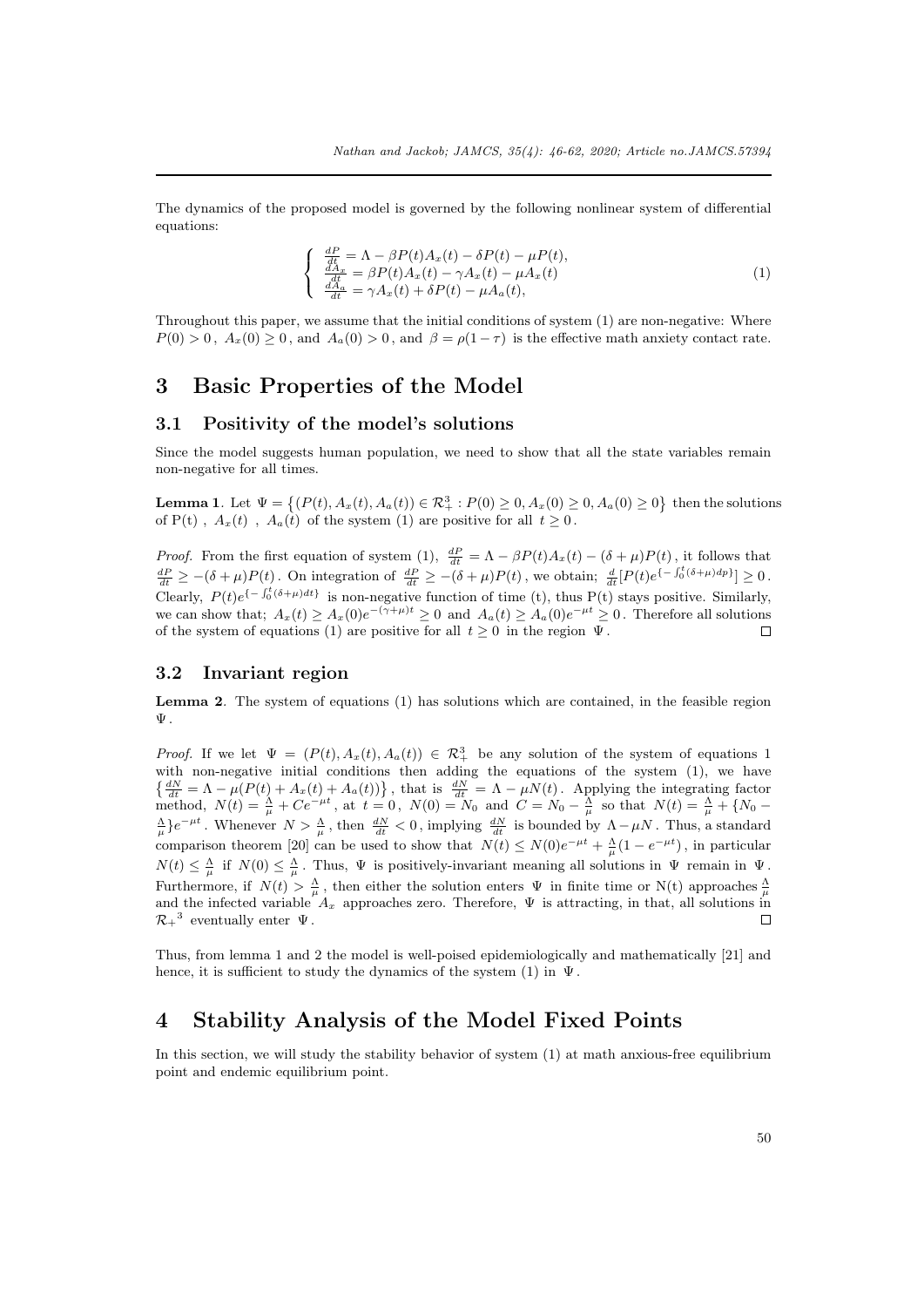### **4.1 Math Anxious Free Equilibrium** (*Ax.F.E*) **point**

The math anxious-free equilibrium point is the state in which the population is free of math anxious influence so that, we have only Potential achiever and the Achievers individuals. Thus, the model has math anxious-free equilibrium, obtained by setting the right-hand side of the system of equations (1) to zero and  $A_x(t) = 0$ , gives:

$$
E^{0} = (P(t), A_{x}(t), A_{a}(t)) = \left\{ \frac{\Lambda}{(\delta + \mu)}, 0, \frac{\delta \Lambda}{\mu(\delta + \mu)} \right\}.
$$
 (2)

### **4.2** The basic reproduction number  $\mathcal{R}_0$

The reproduction number  $\mathcal{R}_0$  is the most valuable concept that mathematical thinking has brought to epidemic theory, where control strategies are employed [22]. The reproduction number represents the total number of new math anxious cases recorded, throughout the contact period when a math anxious individual is introduced into a purely potential achievers population. We obtained the basic reproduction number,  $\mathcal{R}_0$  of the system of equations (1) which is the spectral radius  $\rho$  of the next generation matrix, M, that is  $\mathcal{R}_0 = \rho M$ , where  $M = FV^{-1}$ . The matrices of F (for the new infection terms) and V (of the transition terms) are obtai[ned](#page-16-3) from the math anxious compartment (i.e infected compartment  $A_x(t)$ ) at anxious-free equilibrium  $E^0$ .

**Lemma 3.** The basic reproduction number of the mathematical model (1) is given by;

$$
\mathcal{R}_0 = \frac{\beta \Lambda}{(\delta + \mu)(\gamma + \mu)}\tag{3}
$$

*Proof.*

$$
\mathcal{F} = \left\{ \begin{array}{c} \mathcal{F}_{A_x} \\ \mathcal{F}_{A_a} \end{array} \right\} = \left\{ \begin{array}{c} \beta P A_x \\ 0 \end{array} \right\}, and, \mathcal{V} = \left\{ \begin{array}{c} \mathcal{V}_{A_x} \\ \mathcal{V}_{A_a} \end{array} \right\} = \left\{ \begin{array}{c} (\gamma + \mu) A_x \\ -\gamma A_x - \delta P + \mu A_a \end{array} \right\} \tag{4}
$$

Matrices F and V are obtained by taking partially derivatives of  $A_x$  and  $A_a$  with time t as follows;

$$
F = \begin{Bmatrix} \frac{\partial \mathcal{F}_{A_x}}{\partial A_x} & \frac{\partial \mathcal{F}_{A_x}}{\partial A_a} \\ \frac{\partial \mathcal{F}_{A_x}}{\partial A_x} & \frac{\partial \mathcal{F}_{A_a}}{\partial A_a} \end{Bmatrix} And, V = \begin{Bmatrix} \frac{\partial V_{A_x}}{\partial A_x} & \frac{\partial V_{A_x}}{\partial A_a} \\ \frac{\partial V_{A_x}}{\partial A_x} & \frac{\partial V_{A_a}}{\partial A_a} \end{Bmatrix}
$$
(5)

The Jacobian matrices of F and V at anxious free equilibrium point are given by;

$$
F = \begin{cases} \frac{\beta \Lambda}{\delta + \mu} & 0\\ 0 & 0 \end{cases} And, V = \begin{cases} \gamma + \mu & 0\\ -\gamma & \mu \end{cases}
$$
 (6)

The inverse of matrix *V* is worked out as;

$$
V^{-1} = \frac{1}{\mu(\gamma + \mu)} \left\{ \begin{array}{cc} \mu & 0 \\ \gamma & \gamma + \mu \end{array} \right\} \tag{7}
$$

The characteristic polynomial  $F V^{-1} - \lambda I_2 = 0$  become;

$$
|(F V^{-1}) - \lambda I_2| = \begin{vmatrix} \frac{\beta \Lambda}{(\gamma + \mu)(\gamma + \mu)} - \lambda_1 & 0\\ 0 & 0 - \lambda_2 \end{vmatrix} = 0
$$
 (8)

Evaluating the roots of the characteristic polynomial (8), we have;

$$
\lambda_1 = \frac{\beta \Lambda}{(\gamma + \mu)(\gamma + \mu)}
$$
  

$$
\lambda_2 = 0
$$
 (9)

51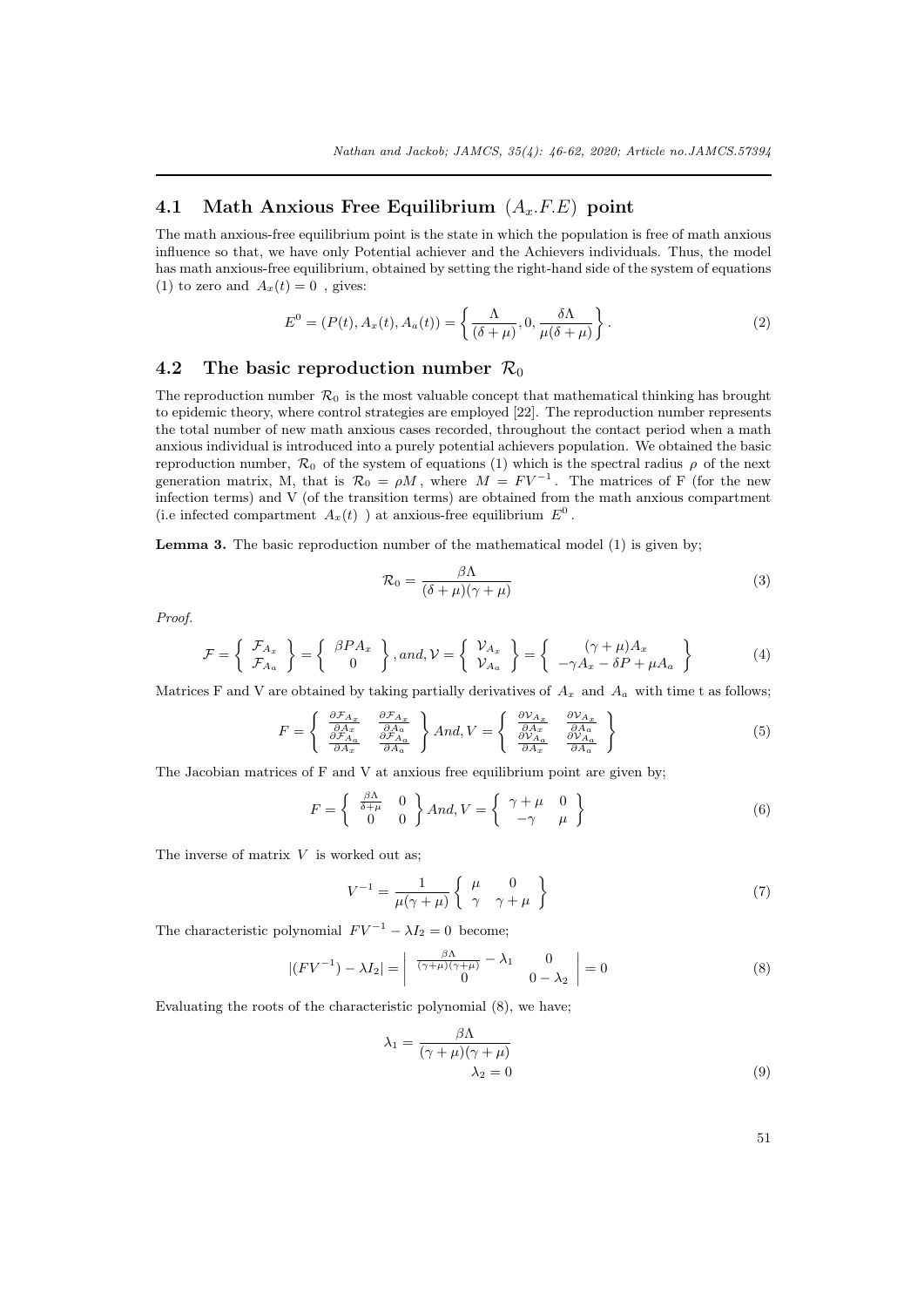Since the matrix (8) has only one non-zero eigenvalue, the spectral radius of system of equations (1) given as  $\mathcal{R}_0 = \rho \mathcal{F} \mathcal{V}^{-1}$  is thus obtained as;

$$
\mathcal{R}_0 = \rho \mathcal{F} \mathcal{V}^{-1} = \frac{\beta \Lambda}{(\delta + \mu)(\gamma + \mu)} \tag{10}
$$

This concludes the proof.

## **4.3 Local Stability of the Math anxious Free Equilibrium (***Ax.F.E* **) point**

**Theorem 1.** The anxious-free equilibrium,  $E^0$  of the model is locally asymptotically stable (LAS) if  $\mathcal{R}_0 < 1$  on  $\Psi$ .

*Proof.* The characteristic polynomial of the corresponding linearized system of the governing system of equations (1) is given as  $p(\lambda) = det((F - V) - \lambda I_3)$ . From the system of equations (1), the Jacobian matrix evaluated at  $E^0 = (P^0, 0, A_a^0)$  the anxious free equilibrium is given by;

$$
|J(E_o) - \lambda I| = \begin{vmatrix} -\{\delta + \mu\} - \lambda_1 & \frac{-\beta \Lambda}{\delta + \mu} & 0\\ 0 & \frac{\beta \Lambda}{\delta + \mu} - \{\gamma + \mu\} - \lambda_2 & 0\\ \delta & \gamma & -\mu - \lambda_3 \end{vmatrix} = 0
$$
 (11)

Evaluating the roots of this characteristic polynomial, we have;

$$
\begin{cases}\n\lambda_1 = -\{\delta + \mu\} < 0 \\
\lambda_2 = \frac{\beta \Lambda}{\delta + \mu} - \{\gamma + \mu\} \\
\lambda_3 = -\mu < 0.\n\end{cases} \tag{12}
$$

Now, for  $\lambda_2$  to be negative, we must have;

$$
\frac{\beta \Lambda}{\delta + \mu} - \{ \gamma + \mu \} < 0 \tag{13}
$$

Simplifying equation (13) we obtain;

$$
\frac{\beta \Lambda}{\{\gamma + \mu\} \{\delta + \mu\}} = \mathcal{R}_0 < 1 \tag{14}
$$

Thus,  $\lambda_2 < 0$  if and only if  $\mathcal{R}_0 < 1$ . Using the Routh-Hurwitz criterion [23], it can be seen that all the eigenvalues of the characteristic polynomial (11) have negative real part if and only if  $\mathcal{R}_0 < 1$ . Hence  $E^0$  is LAS on  $\Psi$  provided the inequality  $\mathcal{R}_0 < 1$  is satisfied. This completes the proof.

The epidemiological implication of the local stability is that math anxi[ety](#page-16-4) influence can be under control (bearable) in the population when  $\mathcal{R}_0 < 1$  if the initial sizes of the sub-populations of the model are in the basin of attraction of  $(E^0)$ . In order to ensure that math anxiety influence is independent of the initial sizes of the sub-populations of the model, it is necessary to show that *E* 0 is globally-asymptotically stable (GAS) [24].

## **4.4 Global stability of math anxious free equilibrium (** *Ax.F.E* **) point**

**Theorem 2.**If  $\mathcal{R}_0 \leq 1$ , then the anxiou[s-fr](#page-16-5)ee equilibrium  $E^0$  is globally asymptotically stable on Ψ .

 $\Box$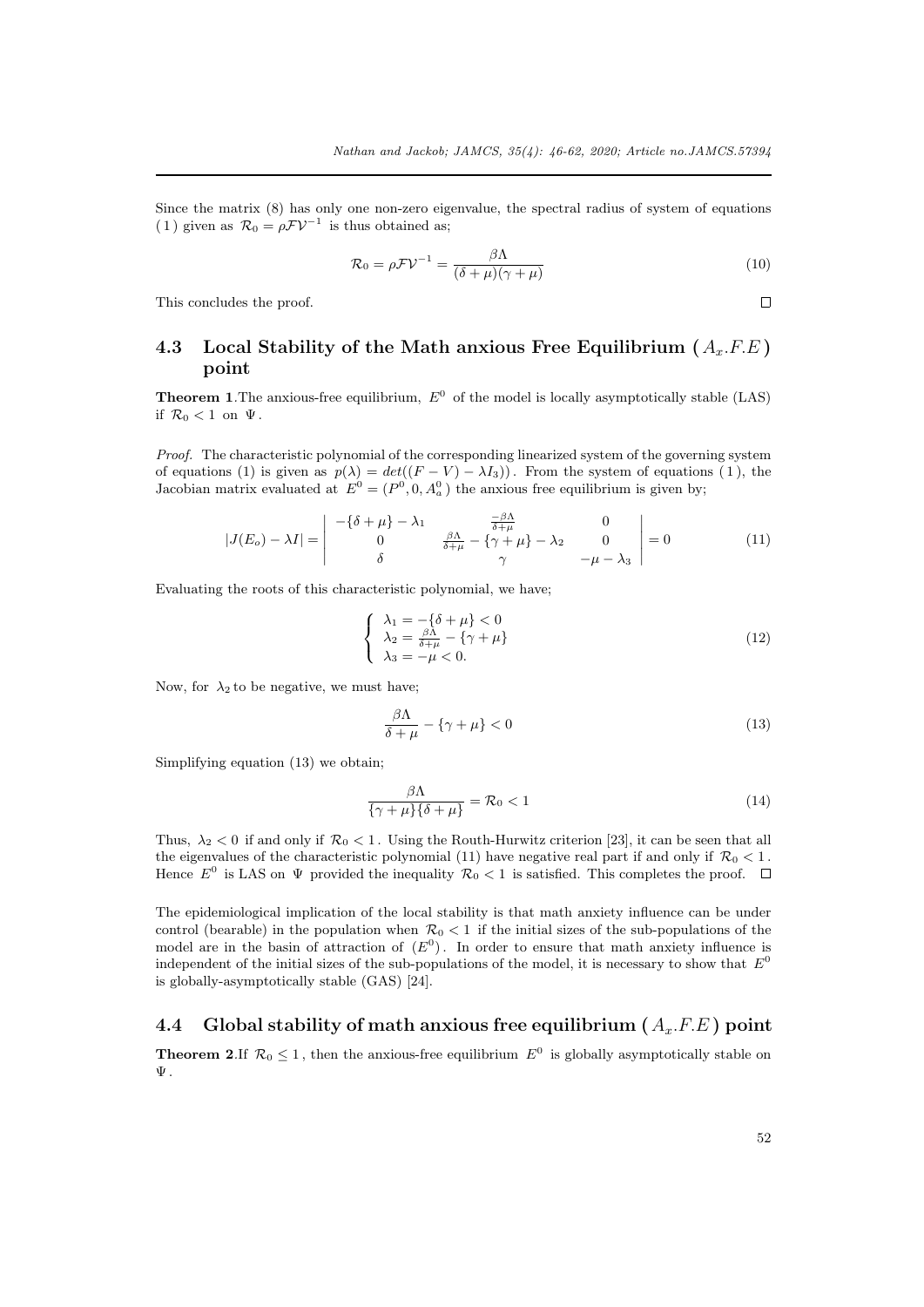*Proof.* To achieve this, we consider the following lyapunov function:

$$
M(t) = \int_{P^0}^{P} \{1 - \frac{P^0}{y}\} dy + A_x(t)
$$
\n(15)

The derivative of M along the solution of model (1) is;

$$
M(t)' = \left\{1 - \frac{p^0}{p(t)}\right\}\frac{dP}{dt} + \frac{dA_x}{dt}
$$
\n(16)

Substituting in for  $\frac{dP}{dt}$  and  $\frac{dA_x}{dt}$  we have;

$$
\begin{cases}\nM(t)' = \{\delta + \mu\} \{1 - \frac{P^o}{P}\} \{P^o - P\} - \beta P A_x \{1 - \frac{P^o}{P}\} \\
+\beta P A_x - \{\gamma + \mu\} A_x\n\end{cases} (17)
$$

With slight manipulation of equation (17) and using  $P^{\circ} = \frac{\Lambda}{\delta + \mu} \Leftrightarrow \Lambda = \{\delta + \mu\} P^{\circ}$  we have;

$$
\begin{cases}\nM(t)' = \{\delta + \mu\} \{1 - \frac{P^o}{P}\} \{P^o - P\} - \beta P A_x \{1 - \frac{P^o}{P}\} \\
+\beta P A_x - \{\gamma + \mu\} A_x\n\end{cases} (18)
$$

Expanding and simplifying equation (18);

$$
M(t)' = -\{\delta + \mu\} \frac{\{P - P^o\}^2}{P} + \beta P^o A_x - \{\gamma + \mu\}
$$
\n(19)

Introducing  $\mathcal{R}_0$  {from equation 3} into equation (19) gives;

$$
M(t)' = -\{\delta + \mu\} \frac{\{P - P^o\}^2}{P} + \{\gamma + \mu\} \{\mathcal{R}_0 - 1\} A_x \tag{20}
$$

Thus,  $M(t) \leq 0$  if  $\mathcal{R}_0 \leq 1$  with  $M(t)' = 0$  if and only if  $\mathcal{R}_0 = 1$ ,  $P = P_o$  and  $A_x = 0$ . Substituting  $A_x = 0$  in the system of equations (1) shows that  $P(t) \to \frac{\Lambda}{(\delta + \mu)}$  as  $t \to \infty$  and  $A_a(t) \to \frac{\delta \Lambda}{\mu(\delta + \mu)}$  as  $t \to \infty$  (see also figure 3 and 4). Further, the largest compact invariant set in  $\{(P(t), A_x(t), A_a(t)) \in \Psi : M(t)' = 0\}$  is the singleton  $E_0$ . It follows from [25], that every solution to system of equations (1) with initial conditions in  $\Psi$  converges to the  $(AFE)_{E^0}$  as  $t \to \infty$ whenever  $\mathcal{R}_0 \leq 1$ , that is  $(P(t), A_x(t), A_a(t)) \to \{\frac{\Lambda}{(\delta + \mu)}, 0, \frac{\delta \Lambda}{\mu(\delta + \mu)}\}\$ as  $t \to \infty$ . This completes the proof.  $\Box$ 

The global stability of anxious free equilibrium (GAS) shows that math anxiety will be under control regardless of the initial profile of the anxious students population if  $\mathcal{R}_0$  can be maintained at a unit or less than a unit (see figures 3 and 4 for  $\mathcal{R}_0 < 1$  and  $\mathcal{R}_0 = 1$ ,  $(P(t), A_x(t), A_a(t)) \rightarrow$  $\{\frac{\Lambda}{(\delta+\mu)}, 0, \frac{\delta\Lambda}{\mu(\delta+\mu)}\}\)$  as  $t \to \infty$ .

#### **4.5 Existence of math anxious-endemic equilibrium**

At math anxious-endemic equilibrium  $(A_x, E, E)$  we have persistence of math anxiety infection in the population. Therefore, we need to find the positive endemic equilibrium of the system of equations (1), denoted by:

$$
E^* = \{P(t)^*, A_x(t)^*, A_a(t)^*\}\tag{21}
$$

**Lemma 4.** The system of equations (1) has a unique endemic (positive) equilibrium whenever  $\mathcal{R}_0 > 1$ , and no positive equilibrium otherwise.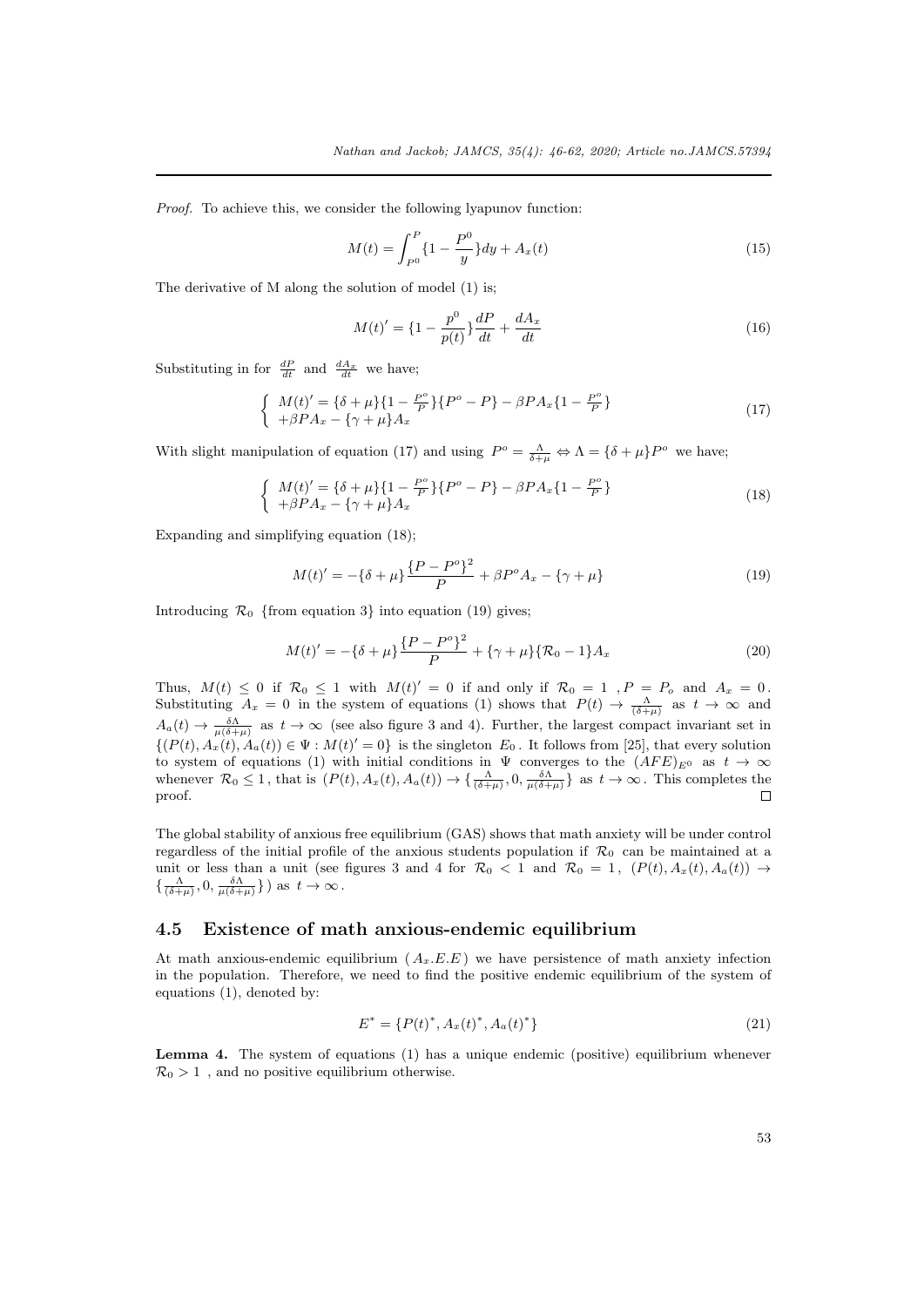*Proof.* The equations in the system (1) are solved in terms of the associated force of recruitment at steady-state, given by:

$$
\vartheta = \beta P(t)^* A_x(t)^* \tag{22}
$$

Solving the system of equations of the model (1) at steady state and factoring in  $\mathcal{R}_0$  gives:

$$
\begin{cases}\nP^* = \frac{\Lambda}{\{\delta + \mu\} \mathcal{R}_0} \\
A_x^* = \frac{\{\delta + \mu\}}{\beta} \{\mathcal{R}_0 - 1\} \\
A_a^* = \frac{\gamma \{\delta + \mu\} \{\mathcal{R}_0 - 1\} + \delta \{\gamma + \mu\}}{\mu \beta}.\n\end{cases} \tag{23}
$$

 $E^* = (P^*, A^*_x, A^*_a)$  is equilibrium point corresponds to the case where math anxiety infection invade the student population. Using the first and second equations of system (23) in (22) and simplifying gives:

$$
\vartheta = \Lambda \{ 1 - \frac{1}{\mathcal{R}_0} \} \tag{24}
$$

Since all model parameters are assumed non-negative with  $\mu > 0$ , it follows that  $\vartheta > 1$  is nonnegative whenever  $\mathcal{R}_0 > 1$ . Noting that  $\mathcal{R}_0 < 1$  implies that the force of recruitment  $\vartheta$  at steady state is negative (which is biologically meaningless) hence, the model has no positive equilibrium in this case. Thus, the lemma is established. This completes the proof.  $\Box$ 

### **4.6 Local stability of math anxious-endemic equilibrium**

A similar approach as that used in local stability of anxious-free equilibrium is applied here. The Jacobian stability approach to prove the stability of the anxious endemic equilibrium state is used.

**Theorem 3.** The positive endemic equilibrium state of the system (1) is locally asymptotically stable (LAS) when  $\mathcal{R}_0 > 1$  on  $\Psi$ .

*Proof.* The Jacobian matrix of system  $(1)$  at  $E^*$  is given by;

$$
J_{E_o} = \begin{Bmatrix} -\{\beta A_x^* + \{\delta + \mu\}\} & -\beta P^* & 0\\ \beta A_x^* & \beta P^* - \{\gamma + \mu\} & 0\\ \delta & \gamma & -\mu \end{Bmatrix}
$$
(25)

Applying elementary row operation, matrix (25) reduces to;

$$
J_{E_o} = \begin{Bmatrix} -\{\beta A_x^* + \{\delta + \mu\}\} & -\beta P^* & 0\\ 0 & \beta P^* - \{\gamma + \mu\} - \frac{\beta^2 A^* P^*}{\beta A_x^* + \{\delta + \mu\}} & 0\\ 0 & 0 & -\mu \end{Bmatrix}
$$
(26)

The characteristic polynomial of the upper triangular matrix (26) is given as;

$$
J_{E_o} = \begin{vmatrix} -\{\beta A_x^* + \{\delta + \mu\}\} - \lambda_1 & -\beta P^* & 0\\ 0 & \beta P^* - \{\gamma + \mu\} - \frac{\beta^2 A_x^* P^*}{\beta A_x^* + \{\delta + \mu\}} - \lambda_2 & 0\\ 0 & 0 & -\mu - \lambda_3 \end{vmatrix} = 0
$$
 (27)

Thus, the roots of this characteristic polynomial are;

$$
\begin{cases} \lambda_1 = -\{\beta A_x^* + \{\delta + \mu\}\} < 0\\ \lambda_2 = \beta P^* - \{\gamma + \mu\} - \frac{\beta^2 A_x^* P^*}{\beta A_x^* + \{\delta + \mu\}}\\ \lambda_3 = -\mu < 0. \end{cases} \tag{28}
$$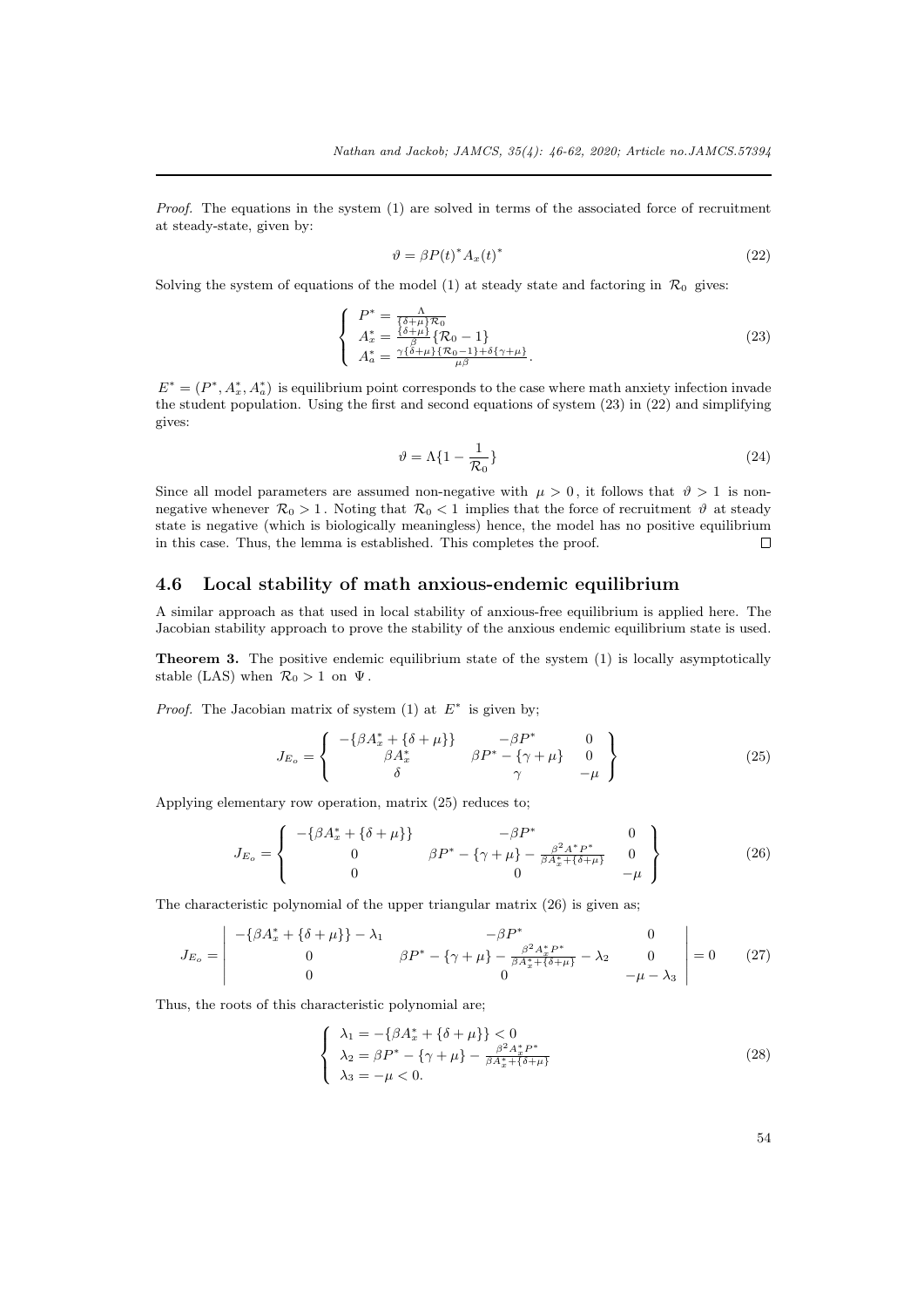Now, for  $\lambda_3$  to be negative, we must have;

$$
\frac{\beta P^*\{\delta+\mu\}}{\beta A_x^*+\{\delta+\mu\}} < \{\gamma+\mu\} \tag{29}
$$

A slight manipulation of inequality (29) and factoring in  $P^*$  and  $A_x^*$  from equation (23) gives;

$$
\{\mathcal{R}_0 - 1\} > 0\tag{30}
$$

Thus,  $\lambda_3 < 0$  if  $\mathcal{R}_0 > 1$  by the Routh-Hurwitz criterion [23], it can be seen that all the eigenvalues of the characteristic polynomial (27) have negative real part if and only if  $\mathcal{R}_0 > 1$ . Thus, the theorem is established. This completes the proof.  $\Box$ 

### **4.7 Global stability of math anxious-[end](#page-16-4)emic equilibrium**

**Theorem 4.** If  $\mathcal{R}_0 > 1$ , then the anxious-endemic equilibrium,  $E^*$  of system (1) is globally asymptotically stable (GAS) on  $\Psi$ . At endemic equilibrium, system of equations (1) can be expressed as;

$$
\begin{cases}\n\Lambda = \beta A_x^* P^* + \{\delta + \mu\} P^* \\
\gamma + \mu = \beta P^* \\
\mu = \frac{\gamma A_x^* + \delta P^*}{A_x^*}\n\end{cases}
$$
\n(31)

*Proof.* Consider the Lyapunov function  $U(t): \psi \longrightarrow R$  given by;

$$
\begin{cases}\nU(P, A_x) = \{P - P^* - P^* ln(\frac{P}{P^*})\} + \{A_x - A_x^* - A_x^* ln(\frac{A_x}{A_x^*}) A_x\} \\
+ A_a^* \{A_a - A_a^* - A_a^* ln(\frac{A_a}{A_a^*}) A_a\} + \frac{1}{2\mu} \{(P - P^*) + (A_x - A_x^*)\} \\
+ (A_a - A_a^*)\}^2.\n\end{cases} \tag{32}
$$

The time derivatives along the solutions of the model equations (1) is given by;

$$
\begin{cases}\nU'(P, A_x) = (1 - \frac{P^*}{P})P' + (1 - \frac{A_x^*}{A_x})A_x' + A_a^*(1 - \frac{A_a^*}{A_a})A_a' \\
+ \frac{1}{\mu} \{(P - P^*) + (A_x - A_x^*) + (A_a - A_a^*)\} \{P' + A_x' + A_a'\}\n\end{cases}
$$
\n(33)

Factoring in  $P(t)$ <sup>'</sup>,  $A_x(t)$ <sup>'</sup> and  $A_a(t)$ <sup>'</sup> in equation (33) and using equation (31) we have;

$$
\begin{cases}\nU' = \{1 - \frac{P^*}{P}\}\{\beta P^* A_x^* + (\delta + \mu)P^* - \beta P A_x - (\delta + \mu)P\} \\
+ \{1 - \frac{A_x^*}{A_x}\}\{\beta P A_x - \beta A_x P^*\} + A_a \{1 - \frac{A_a^*}{A_a}\} \\
\{\gamma A_x + \delta P - \frac{\gamma A_a A_x^* + \delta A_a P^*}{A_x^*}\} + \frac{1}{\mu} [\{(P - P^*) + (A_x - A_x^*)\} \\
+ (A_a - A_a^*)\}\{\mu (P^* + A_x^* + A_a^*) - \mu (P + A_x + A_a)\}\]\n\end{cases} \tag{34}
$$

Simplifying (34) we have;

$$
\begin{cases}\nU' = -(\delta + \mu) \frac{(P - P^*)^2}{p} + \beta P^* A_x^* \{ (1 - \frac{\beta P A_x}{\beta P^* A_x^*}) (1 - \frac{P^*}{P}) \\
+ (\frac{\beta P A_x}{\beta P^* A_x^*} - A_x^*) (1 - \frac{A_x^*}{A_x}) \} + (1 - \frac{A_x^*}{A_a}) \{ \gamma (A_x A_x^* - A_x^* A_a) \\
+ \delta (P A_x^* - P^* A_a) \} - \{ (P - P^*) + (A_x - A_x^*) \\
+ (A_a - A_a^*) \} \{ (P - P^*) + (A_x - A_x^*) + (A_a - A_a^*) \}\n\end{cases} \tag{35}
$$

Letting  $x = \frac{P(t)}{P(t)^*}$ ,  $y = \frac{A_x(t)}{A_x(t)^*}$ ,  $z = \frac{A_a(t)}{A_a(t)^*}$  and  $\delta = \gamma = 1$  equation (35) reduces to

$$
\begin{cases}\nU' = -\mu \frac{(P - P^*)^2}{P} - (A_a - A_a^*)^2 + \beta P^* A_x^* \{ (1 - xy)(1 - \frac{1}{x}) \\
+ (xy - y)(1 - \frac{1}{y}) \} - \{ (P - P^*) + (A_x - A_x^*) \} \{ (P - P^*) \\
+ (A_x - A_x^*) + (A_a - A_a^*) \} + \frac{(A_a - A_a^*)}{A_a} \{ (P A_a^* - P^* A_a) \} \\
- (A_a - A_a^*)(P - P^*) + \frac{(A_a - A_a^*)}{A_a} \{ (A_x A_a^* - A_x^* A_a) \} \\
- (A_a - A_a^*)(A_x - A_x^*)\n\end{cases} \tag{36}
$$

55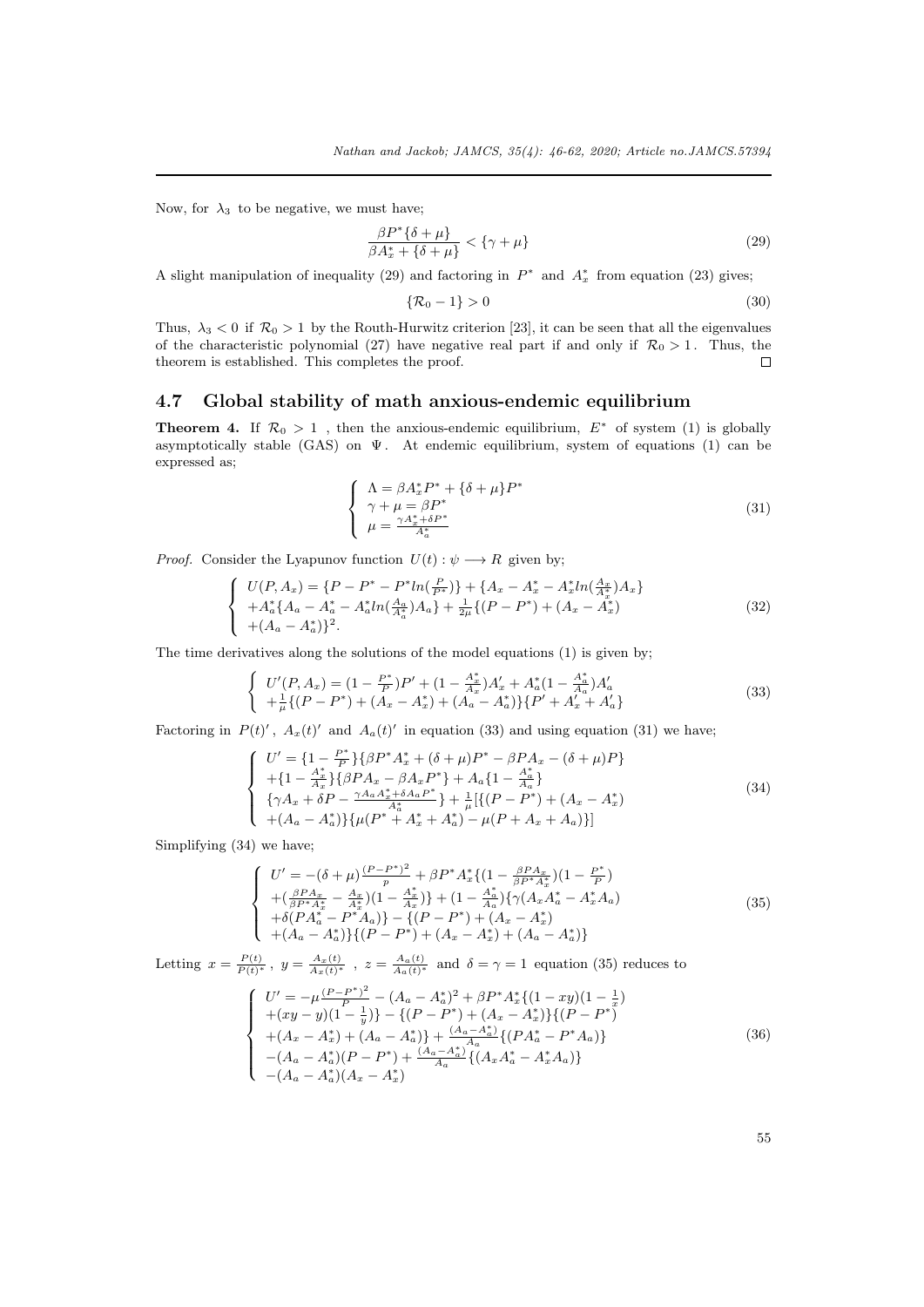A further simplification of (36) gives;

$$
\begin{cases}\nU' = -\{\mu \frac{(P - P^*)^2}{P} + (A_a - A_a^*)^2 + \{(P - P^*) + (A_x - A_x^*)\} \\
\{(P - P^*) + (A_x - A_x^*) + (A_a - A_a^*)\}\} + \beta P^* A_x^* \{(1 - xy) \\
(1 - \frac{1}{x}) + (xy - y)(1 - \frac{1}{y})\} + \{2A_a^*(P + A_x) - A_a(P + A_x) \\
-\frac{A_a^* A_a^*}{A_a}(P + A_x)\}\n\end{cases} \tag{37}
$$

equation (37) reduces to;

$$
\begin{cases}\nU' = -\{\mu \frac{(P - P^*)^2}{P} + (A_a - A_a^*)^2 + \{(P - P^*) + (A_x - A_x^*)\} \\
\{(P - P^*) + (A_x - A_x^*) + (A_a - A_a^*)\}\} + \beta P^* A_x^* t_1 + t_2\n\end{cases}
$$
\n(38)

Where  $t_1 = \left\{ (1 - xy)(1 - \frac{1}{x}) + (xy - y)(1 - \frac{1}{y}) \right\}$ ,  $t_2 = \left\{ 2A_a^*(P + A_x) - A_a(P + A_x) - \frac{A_a^* A_a^*}{A_a}(P + A_x) \right\}$ . Starting with  $t_1$  and letting  $x = y$  we have;

$$
\begin{cases} t_1 = 2 - y - \frac{1}{y}, i.e \\ t_1 = 2 - \frac{A_x}{A_x^*} - \frac{A_x^*}{A_x} \end{cases}
$$
 (39)

Similarly simplifying  $t_2$  we have;

$$
\begin{cases}\n t_2 = (P + A_x) A_a^* \left\{ \frac{A_a - A_a^*}{A_a} + \frac{A_a^* - A_a}{A_a^*} \right\} i.e \\
 t_2 = (P + A_x) A_a^* \left\{ 2 - \frac{A_a^*}{A_a} - \frac{A_a}{A_a^*} \right\}\n\end{cases} \tag{40}
$$

Thus, Equation (37), becomes;

$$
\begin{cases}\nU' = -\{\mu \frac{(P - P^*)^2}{P} + (A_a - A_a^*)^2 + \{(P - P^*) + (A_x - A_x^*)\} \\
\{(P - P^*) + (A_x - A_x^*) + (A_a - A_a^*)\}\} + \beta P^* A_x^* \{2 - \frac{A_x^*}{A_x^*} - \frac{A_x^*}{A_x}\} \\
+(P + A_x) A_a^* \{2 - \frac{A_a^*}{A_a} - \frac{A_a}{A_a^*}\}\n\end{cases}
$$
\n(41)

The arithmetic-geometric mean inequality holds for the following inequalities;

$$
\{2 - \frac{A_x}{A_x^*} - \frac{A_x^*}{A_x}\}, \{2 - \frac{A_a^*}{A_a} - \frac{A_a}{A_a^*}\} \le 0
$$
\n<sup>(42)</sup>

Thus, if  $\frac{A_x}{A_x^*} = \frac{A_a}{A_a^*} = 1$  then  $U'(P, A_x, A_a) \leq 0$ , further more  $\{U'(P, A_x, A_a) = 0, P \Longleftrightarrow P^*\}\$ and therefore the largest invariant set of system (1) on the set  $\Psi$  is the endemic equilibrium point  $E^*$ . Hence, by [25], the free equilibrium point  $E^*$  is globally asymptotically stable in  $\Psi$ , and hence, the proof is complete.  $\Box$ 

## **5 Nu[m](#page-16-6)erical Results**

We estimated parameters, numerical sensitivity analysis and numerical simulations in this section.

#### **5.1 Parameter estimation**

The assumed total population and recruitment rate is related by  $\Lambda = \mu N$ . According to [26], life expectancy in Kenya was estimated as 63.52 years. This study therefore, assumes constant death rate  $(\mu)$  to be the reciprocal of the life expectancy. Parameters value estimation is presented in the Tables 2 and 3. If  $\mathcal{R}_0 < 1$ , then on average, an individual with math anxiety produces less than one newly math anxious individual over the course of recruitment period.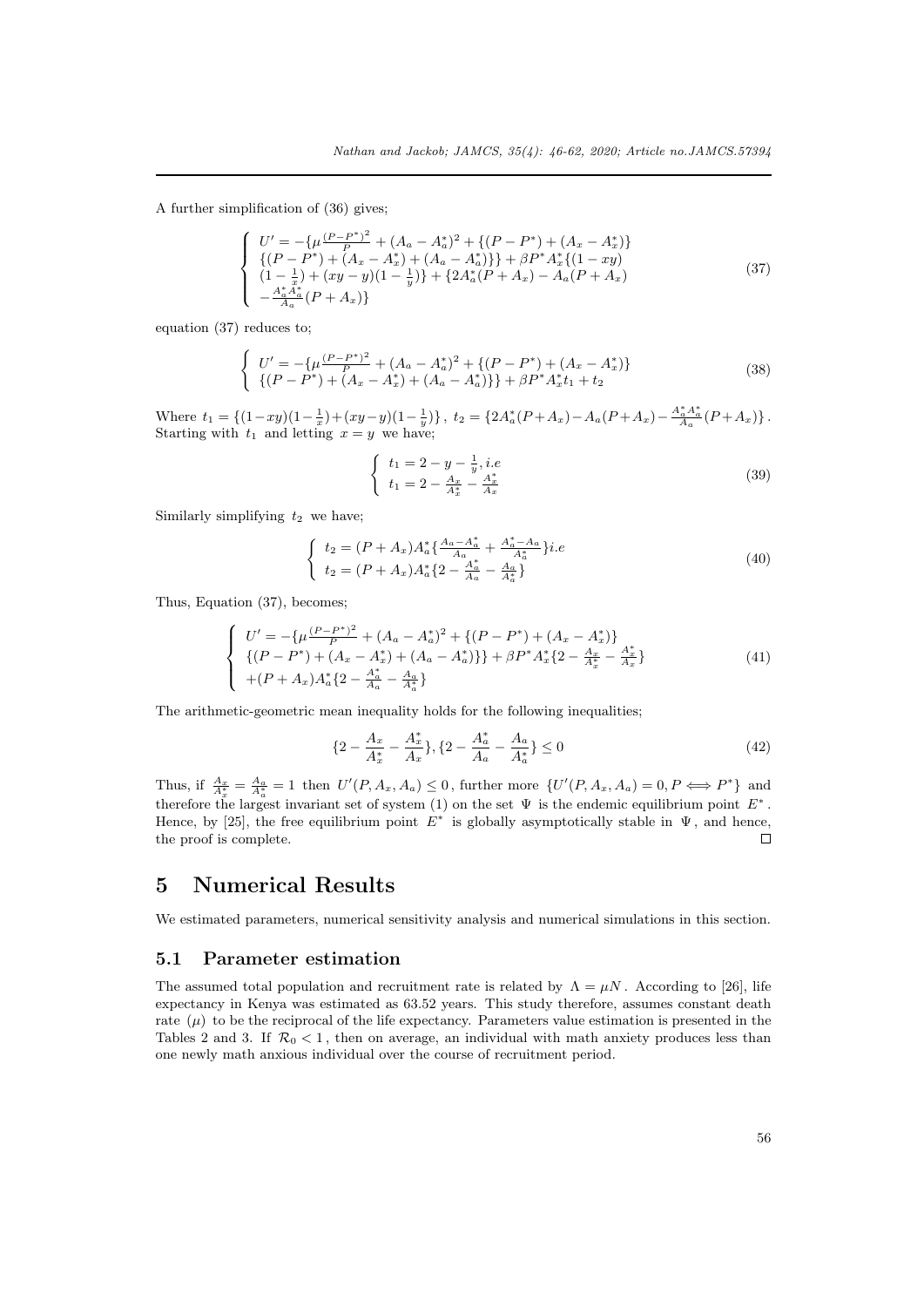In this case, the math anxiety influence may die out in the long run. Conversely, if  $\mathcal{R}_0 > 1$  , each individual with math anxiety produces, on average more than one new math anxious individual. In this case, mathematics anxiety influence will spread in the population. A large value of  $\mathcal{R}_0 > 1$ may indicate the possibility of a major problem.

| Parameters      | Description                                   |
|-----------------|-----------------------------------------------|
|                 | Recruitment rate                              |
| $\delta$        | Achievement rate of potential achievers       |
| $\mu$           | Natural death rate                            |
|                 | Achievement rate of math anxious students     |
| $\mathcal{R}_0$ | Reproduction number                           |
| $t_f$           | Number of days per year                       |
| $\tau$          | Understanding level of mathematics algorithms |
|                 | Math anxiety influence transmission           |

**Table 1. Description of parameters**

**Table 2. Baseline values for parameters of the system (1)**  $\mathcal{R}_0 < 1$ 

| Parameter       | Value                 | Reference  |
|-----------------|-----------------------|------------|
| Λ               | 11,220                | Estimated  |
| δ               | 0.0108                | Estimated  |
| $\mu$           | 0.016                 | [27]       |
| $\gamma$        | 0.008                 | Estimated  |
| $\mathcal{R}_0$ | 0.732649253           | Calculated |
| $t_f$           | $365$ day             | a year     |
| $\tau$          | 0.6                   | Assumed    |
|                 | $1.05 \times 10^{-7}$ | Estimated  |

**Table 3. Baseline values for parameters of the system (1)**  $\mathcal{R}_0 > 1$ 

| Parameter       | Value                 | Reference  |
|-----------------|-----------------------|------------|
| Λ               | 11,220                | Estimated  |
| δ               | 0.0108                | Estimated  |
| $\mu$           | 0.016                 | [27]       |
| $\gamma$        | 0.008                 | Estimated  |
| $\mathcal{R}_0$ | 1.465298507           | Calculated |
| $t_f$           | $365$ day             | a year     |
| $\tau$          | 0.2                   | Assumed    |
|                 | $1.05 \times 10^{-7}$ | Estimated  |

Table 2 indicate parameter estimate for system of equations (1), the anxious-free equilibrium is found to be  $(418657, 0, 282593)$  and  $\mathcal{R}_0 = 0.732649253 < 1$ . In this case, according to theorem  $(2)$ , the anxious-free equilibrium  $E^0$  of system of equations (1) is globally asymptotically stable on  $\Psi$  (see Fig. 3).

Similarly we have the anxious endemic equilibrium  $E^*$  as (285714, 148453, 267083) and  $\mathcal{R}_0$  = 1.465298507 > 1. In this case, according to theorem (4), the anxious endemic equilibrium  $E^*$  of system (1) is globally asymptotically stable on  $\Psi$  (see Fig. 2).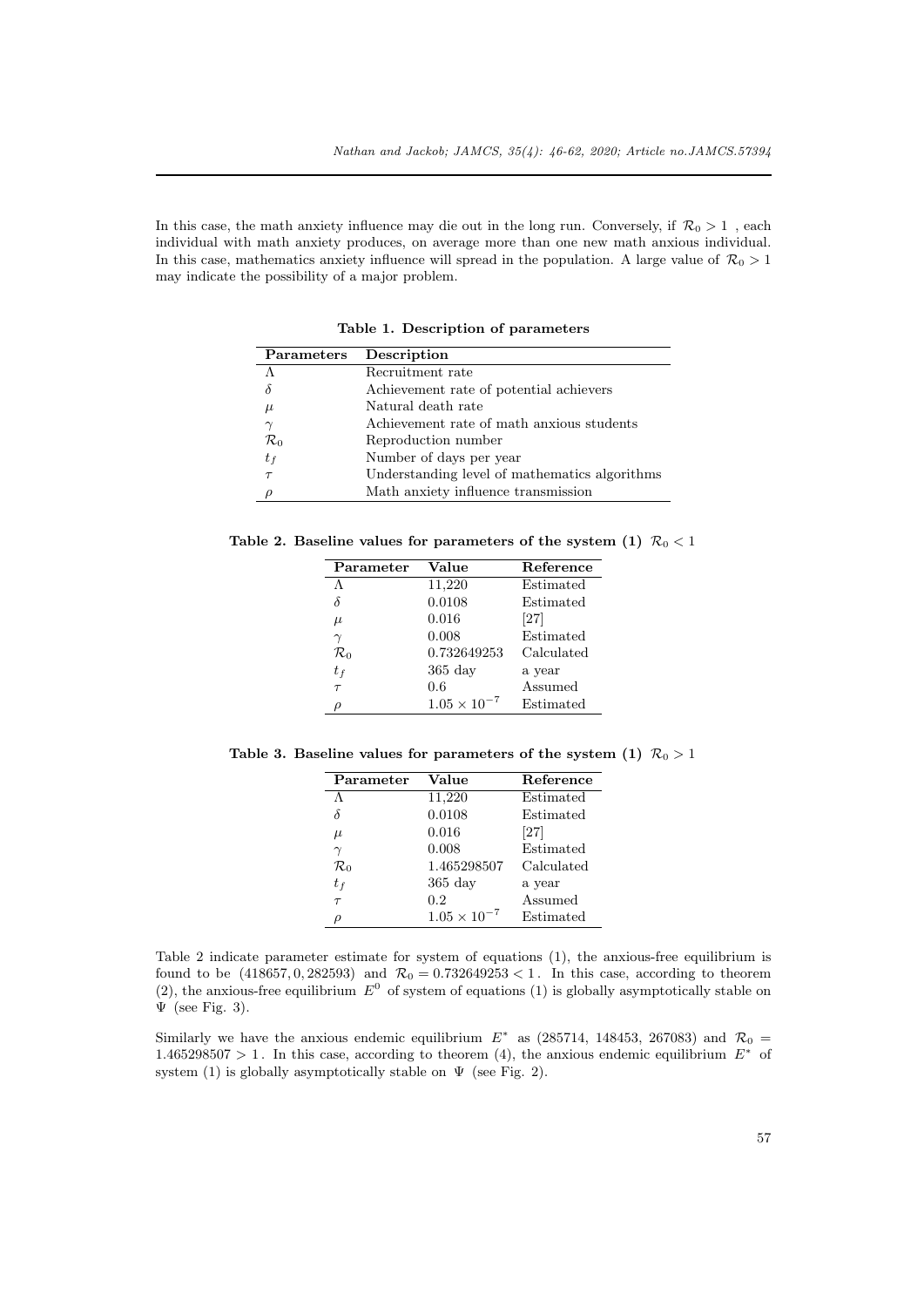#### **5.2 Numerical sensitivity analysis**

A sensitivity analysis of the model (1) is carried out in the sense of [28] and [29] to help us know the parameters that have a high impact on the reproduction number  $\mathcal{R}_0$  for effective response to the problem under study.

**Definition 1.** The normalized forward sensitivity index of any given variable *u* that is differentiable relative to a parameter *b* is defined as;

$$
\Pi_b^u = \frac{\partial u}{\partial b} \cdot \frac{b}{u} \tag{43}
$$

The sensitivity indices of the basic reproduction number  $\mathcal{R}_0$  with respect to the model parameters are computed as follows:

$$
\begin{cases}\n\Pi_{\beta}^{\mathcal{R}_0} = \frac{\partial \mathcal{R}_0}{\partial \beta} \cdot \frac{\beta}{\mathcal{R}_0} = 1 \\
\Pi_{\tau}^{\mathcal{R}_0} = \frac{\partial \mathcal{R}_0}{\partial \tau} \cdot \frac{\tau}{\mathcal{R}_0} = \frac{-\tau}{1-\tau} = -0.25 \\
\Pi_{\rho}^{\mathcal{R}_0} = \frac{\partial \mathcal{R}_0}{\partial \rho} \cdot \frac{\rho}{\mathcal{R}_0} = 1 \\
\Pi_{\gamma}^{\mathcal{R}_0} = \frac{\partial \mathcal{R}_0}{\partial \gamma} \cdot \frac{\gamma}{\mathcal{R}_0} = \frac{-\gamma}{\gamma + \mu} = -0.33 \\
\Pi_{\delta}^{\mathcal{R}_0} = \frac{\partial \mathcal{R}_0}{\partial \delta} \cdot \frac{\delta}{\mathcal{R}_0} = \frac{-\delta}{\delta + \mu} = -0.40 \\
\Pi_{\mu}^{\mathcal{R}_0} = \frac{\partial \mathcal{R}_0}{\partial \delta} \cdot \frac{\mu}{\mathcal{R}_0} = \frac{-\delta}{\delta + \mu} \frac{-\delta + \mu}{(\delta + \mu)(\gamma + \mu)} = -1.26\n\end{cases} (44)
$$

Where  $μ = 0.016$ ,  $τ = 0.2$ ,  $δ = 0.0108$ ,  $γ = 0.008$ ,  $ρ = 1.05 × 10<sup>-7</sup>$  and  $Λ = 11,220$ . The positive sign of sensitivity index  $(S,I)$  of the basic reproduction number  $\mathcal{R}_0$  to the model parameter indicates a direct variation relationship, that is an an increase or (a degrease) in the respective parameter causes a corresponding increase or(decrease) on the reproduction number. On the other hand, the negative sign of S.I of the basic reproduction number to the model parameters implies inverse proportionality relationship, that is a decrease or (increase) in a given model parameter causes a corresponding increase or (decrease) on the reproduction number. Hence, with sensitivity analysis, it's possible to get insight into the appropriate intervention strategies to prevent and control the spread of mathematics anxiety influence on mathematical potential students.

#### **5.3 Numerical simulations**

The numerical simulations of system (1) is presented to illustrate our results using Matlab inbuilt ode solver. Using the parameters value in Table 2, with  $\tau = 0.6$  and different initial values for each variable P(t),  $A_x(t)$  and  $A_a(t)$ , we have the anxious-free equilibrium  $E^0 = (418657, 0, 282593)$ and so  $\mathcal{R}_0 = 0.732649253 < 1$ . It is evident from figure 3, that the solution profiles of system (1) converges to the math anxious-free equilibrium in all the two different initial values of P,  $A_x(0)$ and  $A_a$ . This confirms the analytical results of the local as well as the global asymptotic stability of the math anxious-free equilibrium. It is also evident from the figure 3 and 4, that with high value of *τ* ( the level of how well an individual understands mathematics algorithms), the total number of math anxious individuals drop to 0 with time.

Similarly, using the parameters value in Table 3, with  $\tau = 0.2$  and different initial values for each variable P(t),  $A_x(t)$  and  $A_a(t)$ , we have the endemic equilibrium  $E^* = (285714, 148453, 267083)$ and  $\mathcal{R}_0 = 1.465298507 > 1$ . it is seen clearly from figure 2, that the solution profiles of system (1) converges to the endemic equilibrium  $E^*$  in all the two different initial values of P,  $A_x$  and  $A_a$ . This confirms the analytical results of the local as well as the global asymptotic stability of the endemic equilibrium. Furthermore, using the parameters value in Table 2, with  $\tau = 0.4540361597$ , so that  $\mathcal{R}_0 = 1$ , it is clearly seen from figure 4, that the solution profiles of system (1) gradually at long run converges to the math anxious-free equilibrium in all the two different initial values of P,  $A_x$  and  $A_a$ . From figure 4, it is revealed that  $\mathcal{R}_0 = 1$  is the margin between math anxious-free and endemic equilibrium. Thus, the analytical results of the local as well as the global asymptotic stability of the math anxious-free equilibrium are therefore, confirmed.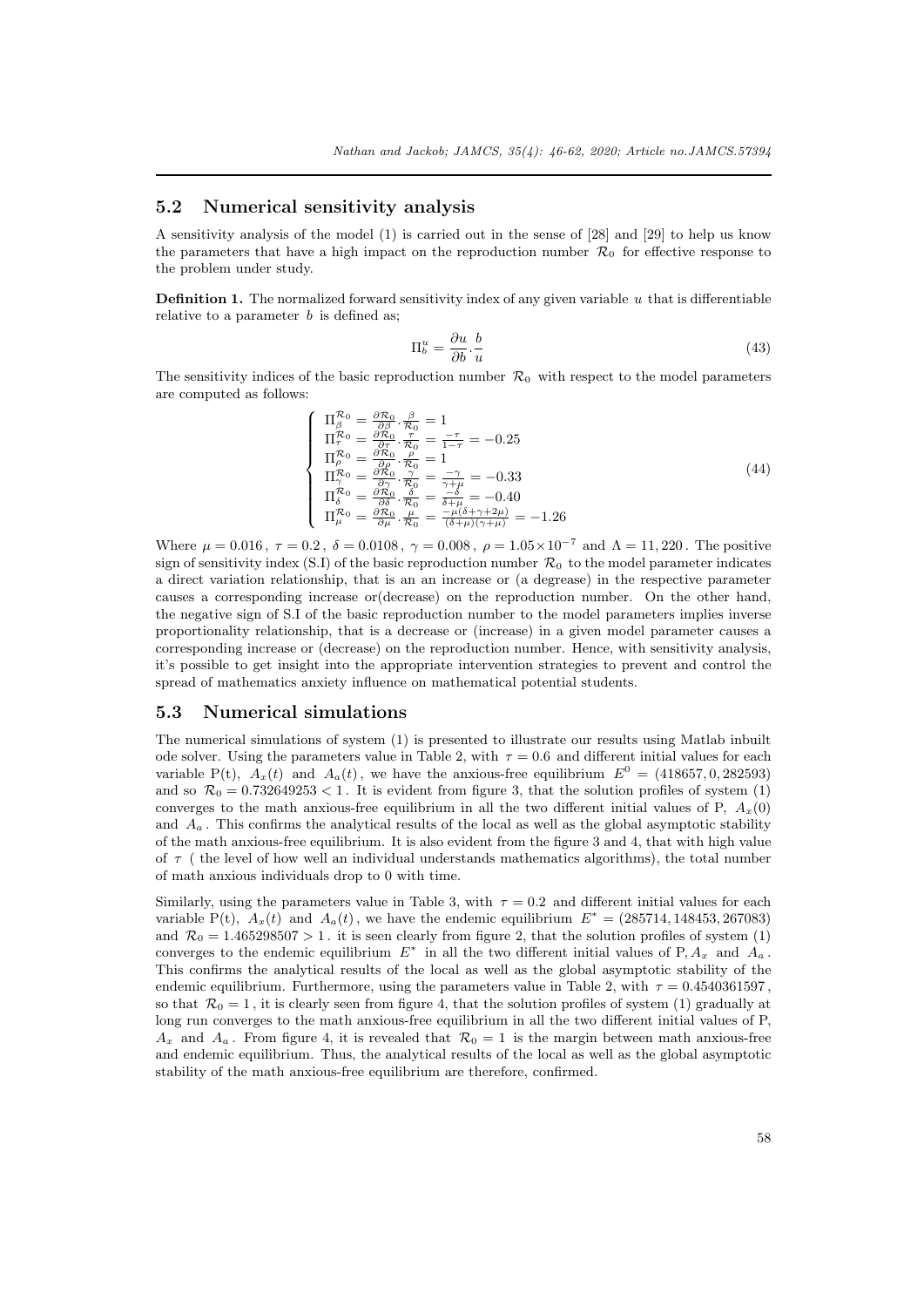

**Fig. 2. Time history and phase portraits of system (1) for**  $\Lambda = 11,220$  ,  $\delta = 0.0108$  ,  $\mu=0.016\,,\,\,\gamma=0.008\,,\,\,t_f=1000\,\,\,{\rm days},\,\,\tau=0.2\,,\,\,\rho=1.05\times 10^{-7}\,\,\,{\rm when}\,\,\,{\cal R}_0=1.465298507>1$ for different initial values for each variable  $P(t)$ ,  $A_x(t)$  and  $A_a(t)$ 



**Fig. 3. Time history and phase portraits of system (1) for**  $\Lambda = 11,220$  ,  $\delta = 0.0108$  ,  $\mu=0.016\,,\,\,\gamma=0.008\,,\,\,t_f=1000\,\,\,{\rm days},\,\,\tau=0.6\,,\,\,\rho=1.05\times 10^{-7}\,\,\,{\rm when}\,\,\,{\cal R}_0=0.732649253< 1,$ for different initial values for each variable  $P(t)$ ,  $A_x(t)$  and  $A_a(t)$ 



**Fig. 4. Time history and phase portraits of system (1) for**  $\Lambda = 11,220$  ,  $\delta = 0.0108$  ,  $\mu=0.016\,,\,\,\gamma=0.008\,,\,\,t_f=1000\,\,\,{\rm days},\,\,\tau=0.4540361597\,,\,\,\rho=1.05\times{10}^{-7}\,\,\,{\rm when}\,\,\,{\cal R}_0=1.\,\,$  for **different initial values for each variable**  $P(t)$ **,**  $A_x(t)$  and  $A_a(t)$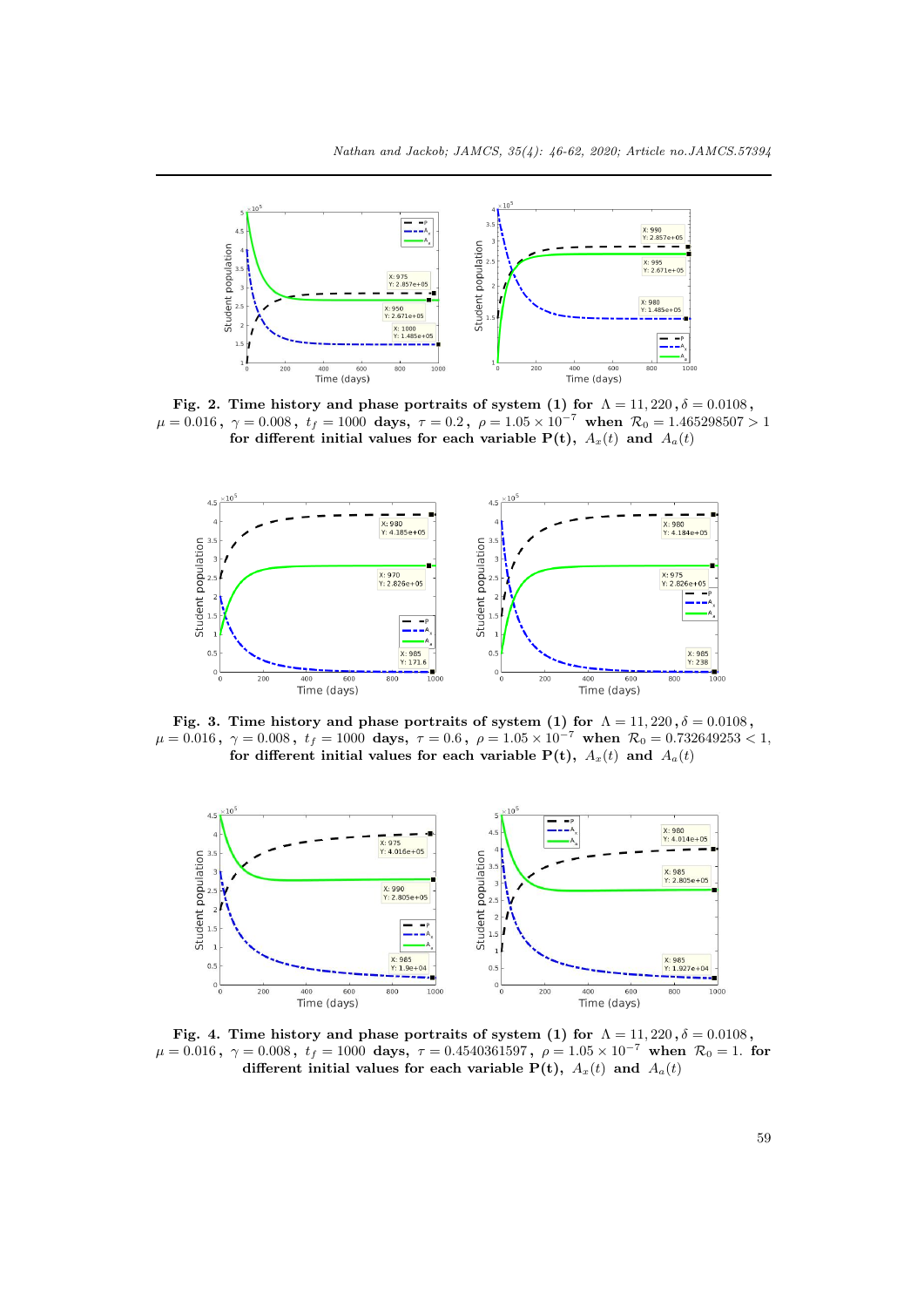# **6 Conclusion**

The compartmental model with constant recruitment rate for the transmission dynamics of math anxiety as an infectious disease was proposed in this work. The basic reproduction number  $\mathcal{R}_0$ was obtained and the analysis revealed that for  $\mathcal{R}_0 \leq 1$ , the math anxious-free equilibrium is globally asymptotically stable. If  $\mathcal{R}_0 > 1$  the math anxious-free equilibrium point is unstable and the endemic equilibrium emerges. Furthermore, sensitivity analysis shows that achievement rate of potential achievers  $\delta$  and achievement rate of math anxious students  $\gamma$  are the most sensitive parameters. This indicates that effort should be directed towards these parameters, by having qualified and well trained mathematics staff and the best printed and technological resources so as to control the spread of mathematics anxiety. Furthermore, scaling up the understanding level of mathematics algorithms(i.e allowing students to create their own methods to resolve issues stretches their thinking and analytical skills), lowers the mathematics anxiety level and consequently, the spread of mathematics anxiety amongst students reduces. Developing optimal control strategies is left for future work.

# **7 Recommendation**

Although the ministry of education has adopted various strategies in countering mass failure in mathematics, the use of well trained mathematics teachers to accelerate recovery of mathematics anxious students holds the great promise in reduction of burden of mass failure in mathematics in Kenya. Two of the key indicators of deep learning and conceptual understanding are the ability to transfer knowledge learned in one task to another task and the ability to move between different representations of mathematical objects. Failure of any given system to achieve these two indicators, exposes the potential learners to anxiety influences. To increase the probability of success against math anxiety influence then the ministry of education and other stakeholders need to address the following factors; First,the qualification and training process of mathematics teachers is paramount in overcoming this problem. Higher level of qualification on tutors side make it easier for them to relate a particular learnt skill to its relevant area of application (more studies should be done to know the minimum training threshold for a mathematics teacher). Secondly, the printed media need to be reviewed and presented in a way that it links the theory learnt in class to real life situations or area of application. Lastly, technology platforms offer a number of didactic advantages that can be exploited to promote a more active approach to learning of mathematics, where students become involved in the discovery and understanding process, rather than viewing mathematics as simply receiving and remembering of algorithms and formulae.

# **Acknowledgement**

We sincerely acknowledge with thanks the Department of Mathematics and the staff members of Masinde Muliro University of science and technology for their support in this study. My mathematics students Kiungani Secondary School in Kitale, your input is much appreciated. God bless you all.

# **Competing Interests**

Authors have declared that no competing interests exist.

# **References**

<span id="page-14-0"></span>[1] Laidlow LD. Gender differences in mathematics achievement: An analysis of the 2003 common entrance examination in the commonwealth of dominica. A Masters Thesis Presented to the University College of Education- Ohio; 2004.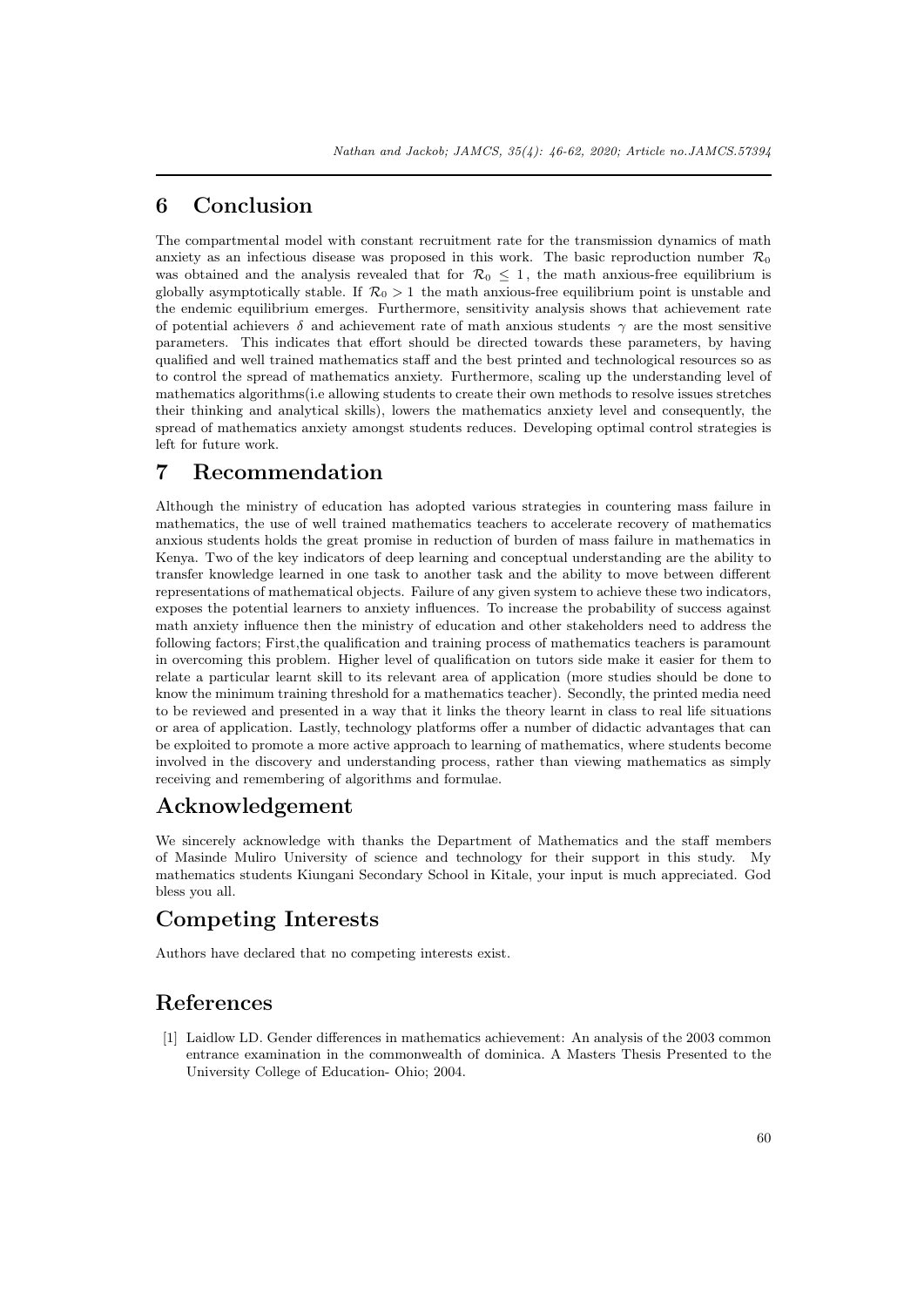- <span id="page-15-0"></span>[2] Yarhands Dissou Arthur. Connecting mathematics to real life problems: A teaching quality that improves students mathematics interest. IOSR Journal of Research and Method in Education (IOSR-JRME). 2018;8(4):65-71.
- <span id="page-15-1"></span>[3] Ketterlin-Geller L, Chard DJ. Algebra readiness for students with learning difficulties in grades 4-8: Support through the study of number. Australian Journal of Learning Difficulties. 2011;16(1):6578.

Available:http://doi.org/10.1080/19404158.2011.563478

- <span id="page-15-2"></span>[4] Greer B. Algebra for all. Montana Mathematics Enthusiast. 2008;5(2):423428.
- <span id="page-15-3"></span>[5] Dweck CS. Motivational processes affecting learning. American Psychologist, 1986;41(10):10401048. Available:http://doi.org/10.1037/0003-066X.41.10.1040
- <span id="page-15-4"></span>[6] Mensah JK, Okyere M, Kuranchie A. Student attitude towards Mathematics and performance : Does the teacher attitude matter ? Journal of Education and Practice. 2013;4(3):132139.
- <span id="page-15-5"></span>[7] Rowland T, Huckstep P, Thwaites A. Elementary teachers mathematics subject knowledge: The knowledge quartet and the case of Naomi. Journal of Mathematics Teacher Education. 2005;8(3):255281. Available:http://doi.org/10.1007/s10857-005-0853-5
- <span id="page-15-6"></span>[8] Kadiri.SA. The effectiveness of the personalized system of instruction among secondary school students in Osun State. Unpublished PhD Thesis, Obafemi Awolowo University, Ile-life, Nigeria; 2004.
- <span id="page-15-7"></span>[9] Yarhands Dissou Arthur, Emmanuel Kofi Owusu, Samuel Asiedu-Addo, Ato Kwamina Arhin. Connecting mathematics to real life problems: A teaching quality that improves students mathematics interest. IOSR Journal of Research and Method in Education (IOSR-JRME) . 2018;8(4)Ver. II:65-71..

e- ISSN: 23207388,p-ISSN: 2320737X

- [10] Palm, T. Impact of authenticity on sense making in word problem solving. Educational Studies in Mathematics. 2008;671(1):3758. Available:http://doi.org/doi:10.1007/s10649-007- 9083-3
- [11] Rakes CR, Valentine JC, McGatha MB, Ronau RN. Methods of instructional improvement in algebra: A systematic review and meta-analysis. Review of Educational Research. 2010;80(3):372400. Available:http://doi.org/doi: 10.3102/0034654310374880
- <span id="page-15-8"></span>[12] Adeyemi TO. Teachers teaching experience and students learning outcomes in secondary schools in Ondo state, Nigeria. MED Project, Department of Educational Foundation and Management, University of Ado-Ekiti-Nigeria; 2008.
- [13] Jonnes M. Trained and untrained secondary school teachers in Barbados, is there a difference in classroom performance? Educational Research. 1993;39(2):182.
- <span id="page-15-9"></span>[14] Sweeney JD. A study of some factors related to mathematical achievement in Mississippi High schools as measured on the American College test. Unpublished PhD Thesis University of Mississippi, USA; 1989.
- <span id="page-15-10"></span>[15] Mji A, Makgato. Factors that associate with high school learners poor performance. Spotlight on Mathematics and Physical Sciences South Africa. Journal of Education. 2006;26.
- <span id="page-15-11"></span>[16] Yeya MS. An investigation of the probable causes of poor performance in K.C.S.E in Matunga Division. Kwale district, MED project, Kenyatta University; 2002.
- <span id="page-15-12"></span>[17] Chariswa P. An investigation into the probable factor responsible for poor performance of mathematics in K.C.S.E in Vihiga district of western Kenya. A project for the degree of Master of Education. Kenyatta University; 2002.